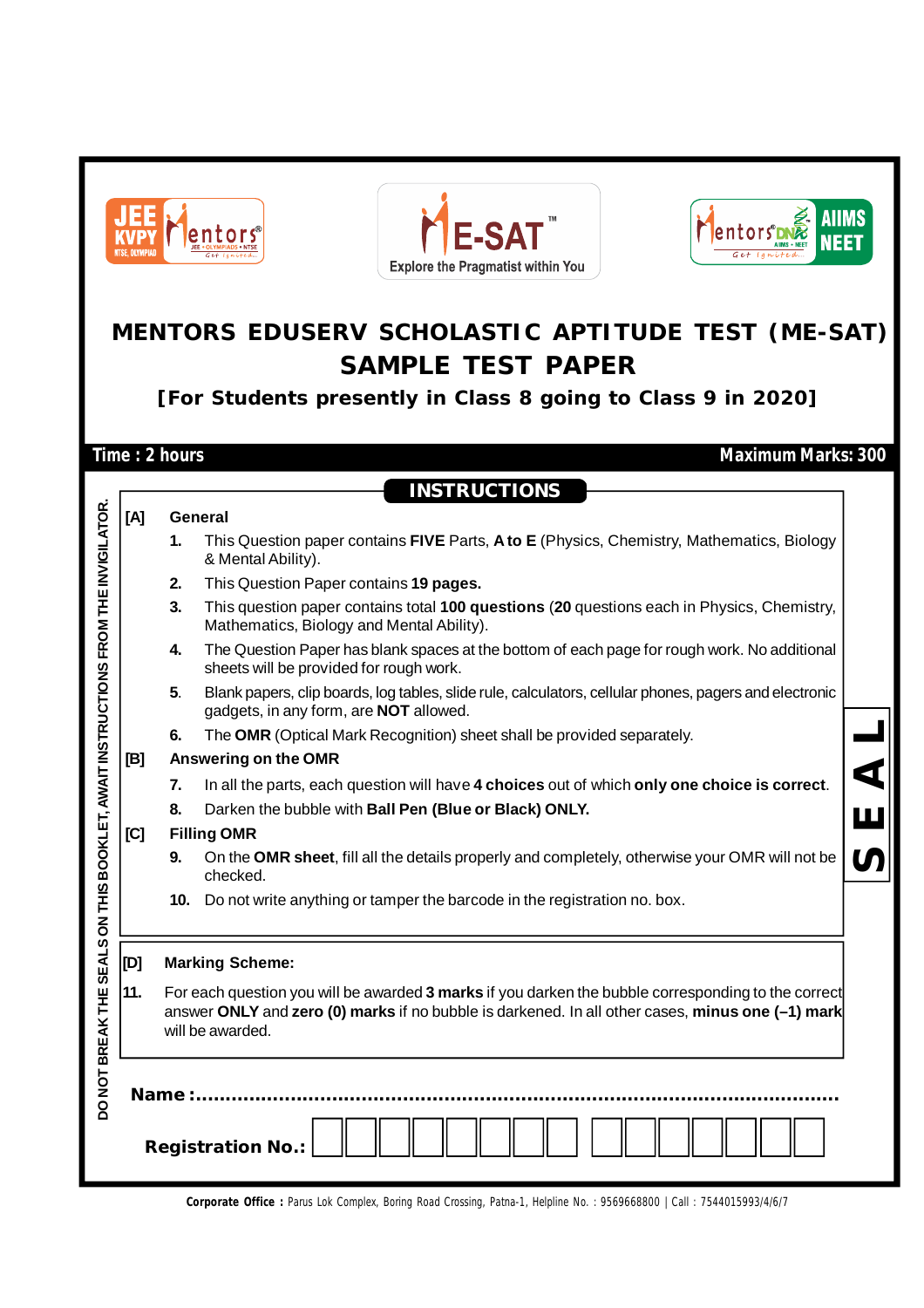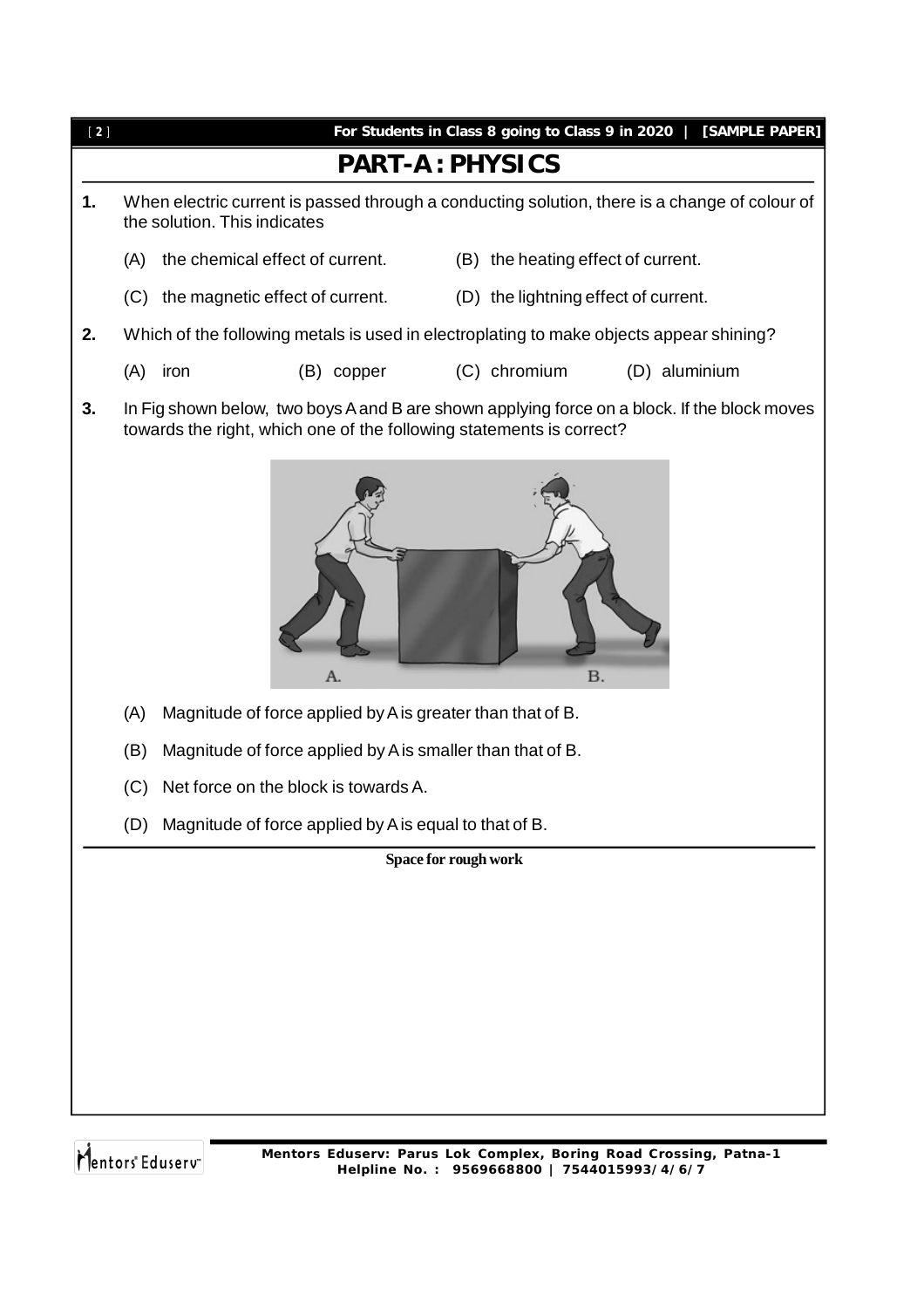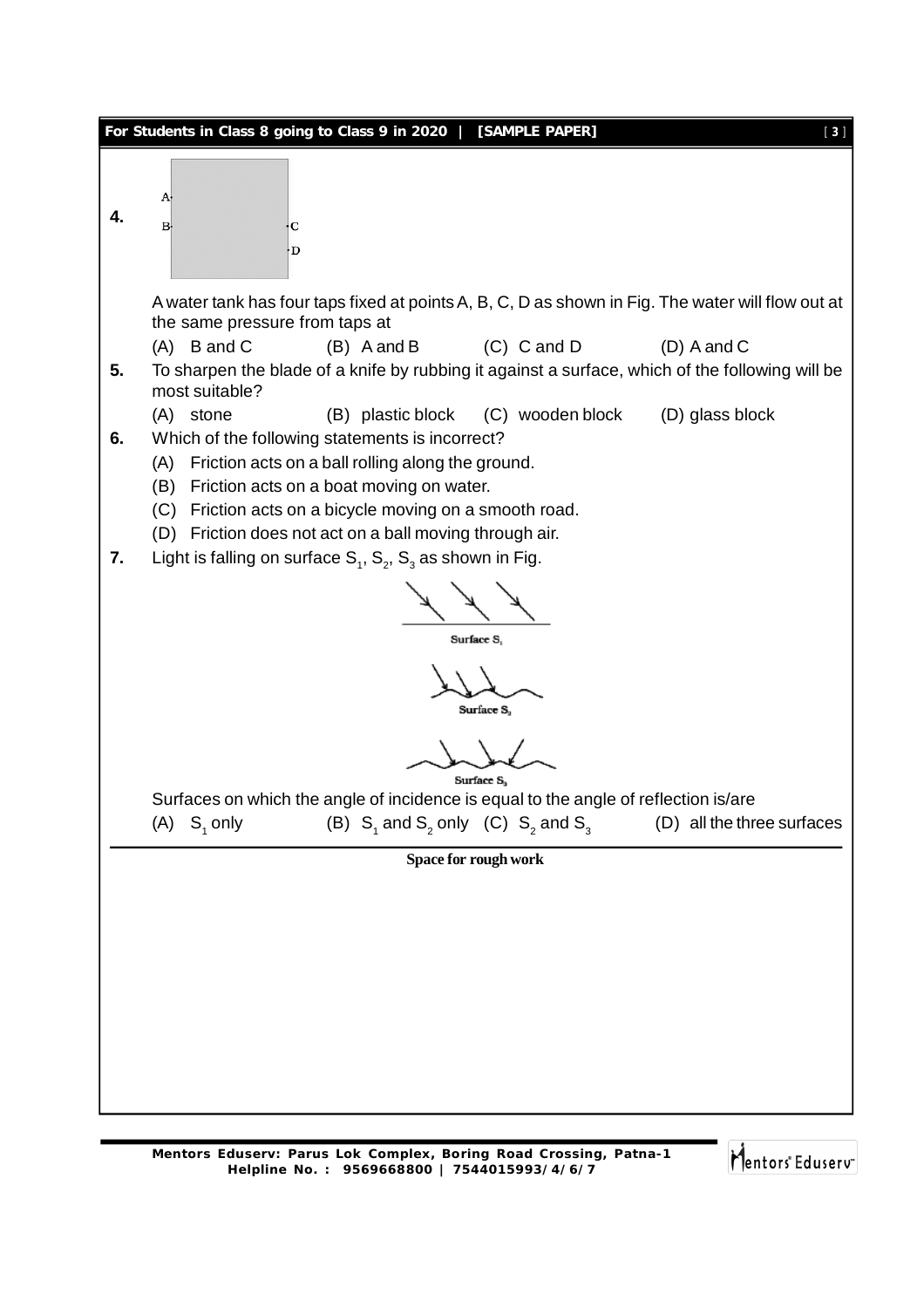| $[4]$ |       |                                      |                                                                              |  |                                          | For Students in Class 8 going to Class 9 in 2020   [SAMPLE PAPER]                       |  |  |  |
|-------|-------|--------------------------------------|------------------------------------------------------------------------------|--|------------------------------------------|-----------------------------------------------------------------------------------------|--|--|--|
| 8.    |       |                                      |                                                                              |  |                                          | Which of the following statements is correct regarding rods and cones in the human eye? |  |  |  |
|       | (A)   | Cones are sensitive to dim light.    |                                                                              |  | (B) Cones are sensitive to bright light. |                                                                                         |  |  |  |
|       | (C)   | Rods are sensitive to bright light.  |                                                                              |  | (D) Rods can sense colour.               |                                                                                         |  |  |  |
| 9.    |       |                                      | Which of the following statements are correct?                               |  |                                          |                                                                                         |  |  |  |
|       | (i)   | Sound is produced by vibrations.     |                                                                              |  |                                          |                                                                                         |  |  |  |
|       | (ii)  |                                      | Sound requires a medium for propagation.                                     |  |                                          |                                                                                         |  |  |  |
|       | (iii) |                                      | Light and sound both require a medium for propagation.                       |  |                                          |                                                                                         |  |  |  |
|       | (iv)  | Sound travels slower than light.     |                                                                              |  |                                          |                                                                                         |  |  |  |
|       | (A)   | i & ii only                          | (B) i, ii & iii only                                                         |  |                                          | $(C)$ ii, iii & iv only $(D)$ i, ii & iv only                                           |  |  |  |
| 10.   |       | Pitch of sound is determined by its  |                                                                              |  |                                          |                                                                                         |  |  |  |
|       |       | (A) frequency                        | (B) amplitude                                                                |  | (C) speed                                | (D) loudness                                                                            |  |  |  |
| 11.   |       | Weight of a body is the product of : |                                                                              |  |                                          |                                                                                         |  |  |  |
|       | (A)   |                                      | mass and acceleration due to gravity (B) mass and gravitational constant     |  |                                          |                                                                                         |  |  |  |
|       |       | (C) mass and velocity                |                                                                              |  | (D) none of the above                    |                                                                                         |  |  |  |
| 12.   |       |                                      | Mass of abody is 5 kg. What is its weight? (Take $g = 9.8 \text{ ms}^{-2}$ ) |  |                                          |                                                                                         |  |  |  |
|       |       | $(A)$ 98 N                           | $(B)$ 49 N                                                                   |  | $(C)$ 24.5 N                             | (D) Zero                                                                                |  |  |  |
| 13.   |       |                                      | Frictional force is important for motor racing.                              |  |                                          |                                                                                         |  |  |  |
|       |       | This is becaues, frictional force    |                                                                              |  |                                          |                                                                                         |  |  |  |
|       | (A)   | can help a car slow down             |                                                                              |  |                                          |                                                                                         |  |  |  |
|       | (B)   | can help a car move faster           |                                                                              |  |                                          |                                                                                         |  |  |  |
|       | (C)   |                                      | can help a car move around the corners without skidding                      |  |                                          |                                                                                         |  |  |  |
|       |       | (D) all of these                     |                                                                              |  |                                          |                                                                                         |  |  |  |
|       |       |                                      | Space for rough work                                                         |  |                                          |                                                                                         |  |  |  |
|       |       |                                      |                                                                              |  |                                          |                                                                                         |  |  |  |
|       |       |                                      |                                                                              |  |                                          |                                                                                         |  |  |  |
|       |       |                                      |                                                                              |  |                                          |                                                                                         |  |  |  |
|       |       |                                      |                                                                              |  |                                          |                                                                                         |  |  |  |
|       |       |                                      |                                                                              |  |                                          |                                                                                         |  |  |  |
|       |       |                                      |                                                                              |  |                                          |                                                                                         |  |  |  |
|       |       |                                      |                                                                              |  |                                          |                                                                                         |  |  |  |
|       |       |                                      |                                                                              |  |                                          |                                                                                         |  |  |  |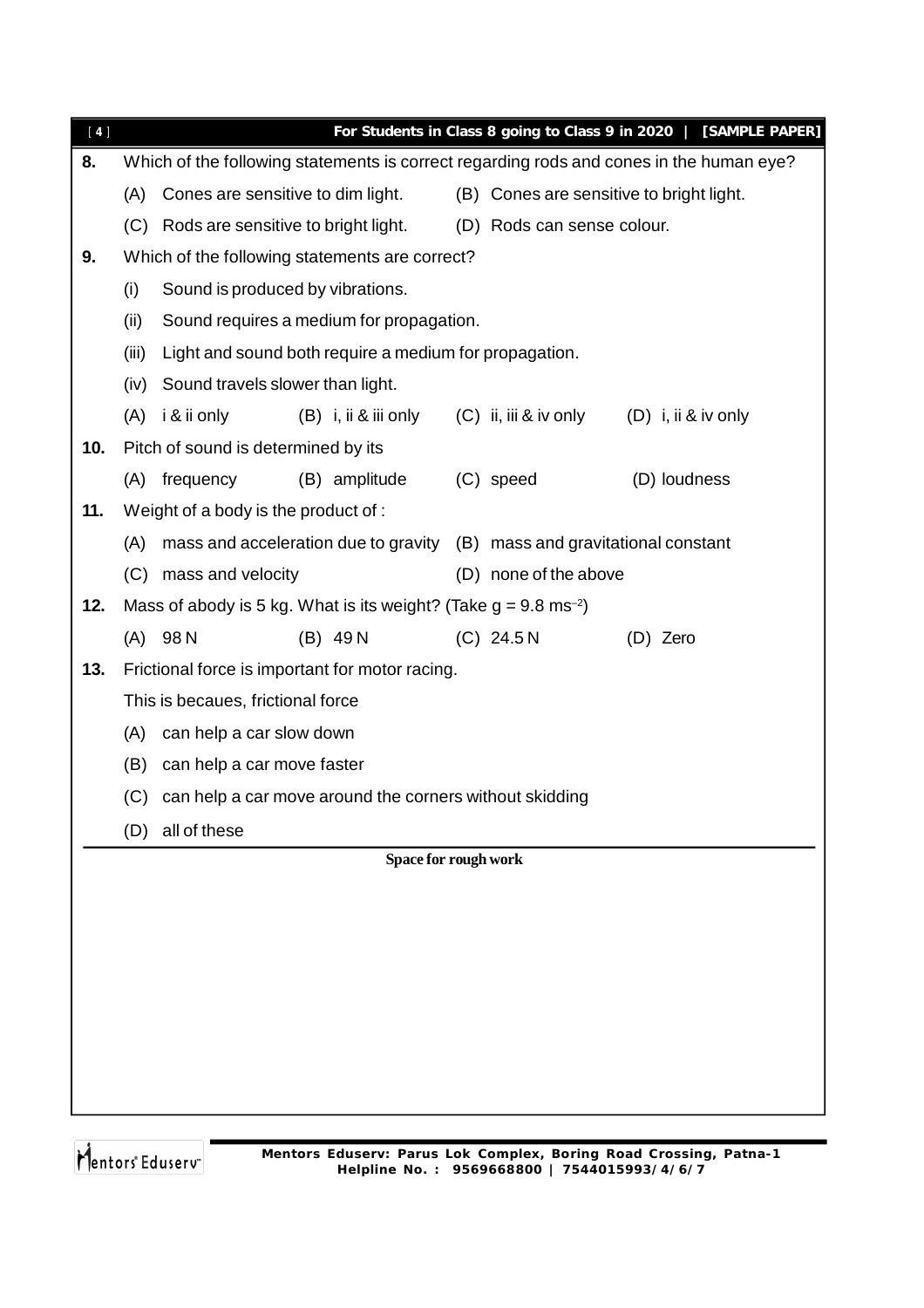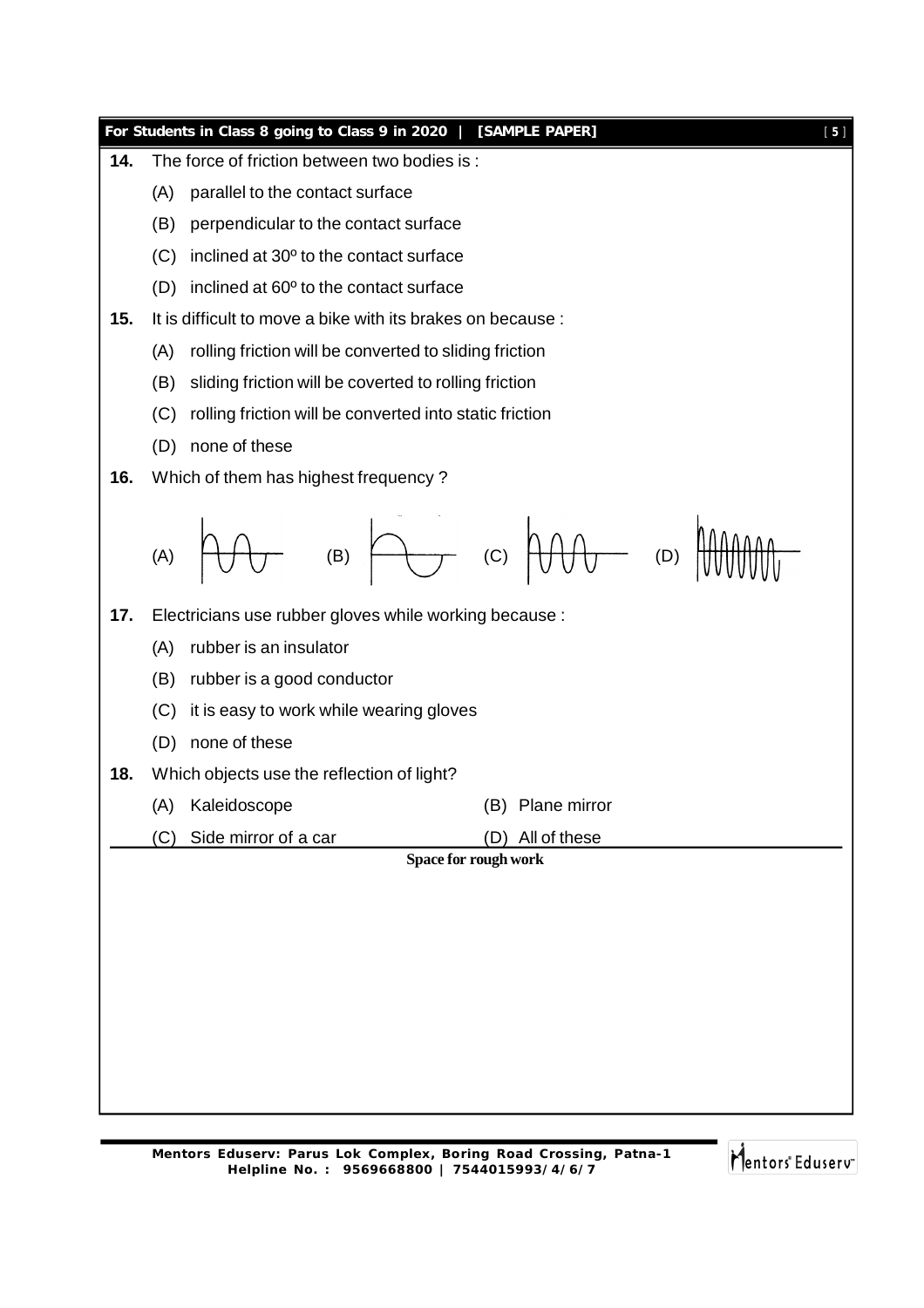| [6] |                                                    |                                      |                                                            |                                                                                           | For Students in Class 8 going to Class 9 in 2020   [SAMPLE PAPER]                                 |  |  |
|-----|----------------------------------------------------|--------------------------------------|------------------------------------------------------------|-------------------------------------------------------------------------------------------|---------------------------------------------------------------------------------------------------|--|--|
| 19. |                                                    | The clear sky appears blue because : |                                                            |                                                                                           |                                                                                                   |  |  |
|     | blue light gets absorbed in the atmosphere.<br>(A) |                                      |                                                            |                                                                                           |                                                                                                   |  |  |
|     |                                                    |                                      | (B) ultraviolet rediations are absorbed in the atmosphere. |                                                                                           |                                                                                                   |  |  |
|     |                                                    |                                      |                                                            |                                                                                           | (C) violet and blue lights get scattered more than the lights of other colours by the atmosphere. |  |  |
|     |                                                    | atmosphere.                          |                                                            |                                                                                           | (D) light of all other colours is scattered more than the violet and blue colour lights by the    |  |  |
| 20. |                                                    |                                      |                                                            | toward mirror, the relative change of distance of object and its image is :               | An object is placed at a distance of 10 cm from a plane mirror. If the object is moved 4 cm       |  |  |
|     | $(A)$ 4 cm                                         |                                      | $(B)$ 8 cm                                                 | $(C)$ 12 cm                                                                               | $(D)$ 16 cm                                                                                       |  |  |
|     |                                                    |                                      | <b>PART-B: CHEMISTRY</b>                                   |                                                                                           |                                                                                                   |  |  |
| 21. |                                                    |                                      | Cotton is used to make clothes as it is/has                |                                                                                           |                                                                                                   |  |  |
|     | (A)                                                |                                      | strong, heavy and absorbs perspiration                     |                                                                                           |                                                                                                   |  |  |
|     | (B)                                                |                                      | low tensile strength, transparent and absorbs dyes         |                                                                                           |                                                                                                   |  |  |
|     | (C)                                                |                                      | light, soft, absorbs dyes and perspiration                 |                                                                                           |                                                                                                   |  |  |
|     | (D)                                                | good conductor of heat.              |                                                            |                                                                                           |                                                                                                   |  |  |
| 22. |                                                    |                                      | This takes so many years to regenerate                     |                                                                                           |                                                                                                   |  |  |
|     | (A) wool                                           |                                      | (B) synthetic fibre (C) polyester                          |                                                                                           | $(D)$ nylon                                                                                       |  |  |
| 23. |                                                    |                                      |                                                            | The ability of a material to bend without breaking and to return to its original shape is |                                                                                                   |  |  |
|     |                                                    | (A) flexibility                      | (B) hardness                                               | (C) tensile strength (D) conductivity                                                     |                                                                                                   |  |  |
| 24. |                                                    |                                      |                                                            | The strength of a material to withstand a weight without breaking is                      |                                                                                                   |  |  |
|     |                                                    | (A) tensile strength                 |                                                            | (B) flexibility                                                                           |                                                                                                   |  |  |
|     | (C)                                                | hardness                             |                                                            | (D) metallic strength.                                                                    |                                                                                                   |  |  |
|     |                                                    |                                      |                                                            | Space for rough work                                                                      |                                                                                                   |  |  |
|     |                                                    |                                      |                                                            |                                                                                           |                                                                                                   |  |  |
|     |                                                    |                                      |                                                            |                                                                                           |                                                                                                   |  |  |
|     |                                                    |                                      |                                                            |                                                                                           |                                                                                                   |  |  |
|     |                                                    |                                      |                                                            |                                                                                           |                                                                                                   |  |  |
|     |                                                    |                                      |                                                            |                                                                                           |                                                                                                   |  |  |
|     |                                                    |                                      |                                                            |                                                                                           |                                                                                                   |  |  |
|     |                                                    |                                      |                                                            |                                                                                           |                                                                                                   |  |  |
|     |                                                    |                                      |                                                            |                                                                                           |                                                                                                   |  |  |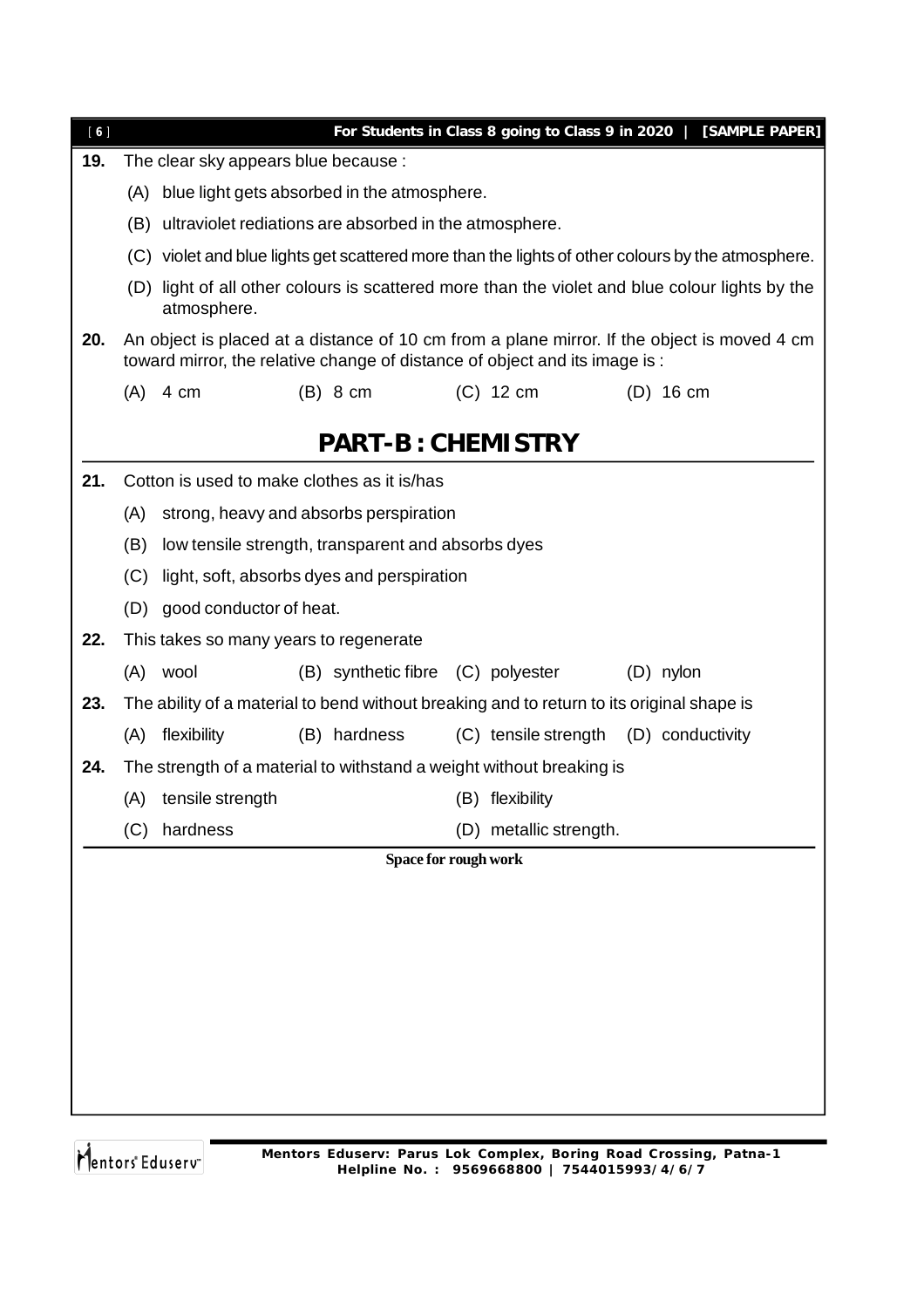|     |                      | For Students in Class 8 going to Class 9 in 2020   [SAMPLE PAPER]  |  |                        |  |                                                                                     |  | $[7]$                                                                                       |  |
|-----|----------------------|--------------------------------------------------------------------|--|------------------------|--|-------------------------------------------------------------------------------------|--|---------------------------------------------------------------------------------------------|--|
| 25. |                      | Mark the correct statement.                                        |  |                        |  |                                                                                     |  |                                                                                             |  |
|     | (A)                  | Metals do not conduct electricity                                  |  |                        |  |                                                                                     |  |                                                                                             |  |
|     | (B)                  | Bakelite is good conductor of heat                                 |  |                        |  |                                                                                     |  |                                                                                             |  |
|     | (C)                  | A flexible object will never change its shape.                     |  |                        |  |                                                                                     |  |                                                                                             |  |
|     |                      |                                                                    |  |                        |  | (D) Strength of an object refers to its ability to support a load without breaking. |  |                                                                                             |  |
| 26. |                      |                                                                    |  |                        |  |                                                                                     |  | A high molecular weight molecule built from a large number of simple molecules is called    |  |
|     | (A)                  | monomer                                                            |  | (B) isomer             |  | (C) polymer                                                                         |  | $(D)$ ester.                                                                                |  |
| 27. |                      | Which of the following is a linear polymer?                        |  |                        |  |                                                                                     |  |                                                                                             |  |
|     | (A)                  | <b>Nylon</b>                                                       |  | (B) Bakelite           |  | (C) Melamine                                                                        |  | (D) Synthetic rubber                                                                        |  |
| 28. |                      | Thermoplastics are                                                 |  |                        |  |                                                                                     |  |                                                                                             |  |
|     | (A)                  | linear polymers                                                    |  |                        |  |                                                                                     |  |                                                                                             |  |
|     | (B)                  | soften or melt on heating                                          |  |                        |  |                                                                                     |  |                                                                                             |  |
|     | (C)                  | molten polymer can be moulded in any shape                         |  |                        |  |                                                                                     |  |                                                                                             |  |
|     | (D)                  | all are correct                                                    |  |                        |  |                                                                                     |  |                                                                                             |  |
| 29. |                      | which of the following properties of copper?                       |  |                        |  |                                                                                     |  | A coil of copper wire can be made by pulling a larger piece of copper metal. This is due to |  |
|     | (A)                  | Malleability                                                       |  | (B) Ductility          |  | (C) Tensile strength (D) Conductivity                                               |  |                                                                                             |  |
| 30. | What                 |                                                                    |  | this process known as? |  |                                                                                     |  | The metals are eaten away when they are exposed to water, oxygen and other chemicals.       |  |
|     | (A)                  | Oxidation                                                          |  | (B) Corrosion          |  | (C) Galvanisation                                                                   |  | (D) Amalgamation                                                                            |  |
| 31. |                      | Metal which does not react even with steam is                      |  |                        |  |                                                                                     |  |                                                                                             |  |
|     | (A)                  | potassium                                                          |  | (B) iron               |  | (C) magnesium                                                                       |  | (D) silver.                                                                                 |  |
| 32. |                      | The property of metals by virtue of which their surface shines, is |  |                        |  |                                                                                     |  |                                                                                             |  |
|     | (A)                  | sonority                                                           |  | (B) ductility          |  | (C) lustre                                                                          |  | (D) malleability.                                                                           |  |
|     | Space for rough work |                                                                    |  |                        |  |                                                                                     |  |                                                                                             |  |
|     |                      |                                                                    |  |                        |  |                                                                                     |  |                                                                                             |  |
|     |                      |                                                                    |  |                        |  |                                                                                     |  |                                                                                             |  |
|     |                      |                                                                    |  |                        |  |                                                                                     |  |                                                                                             |  |
|     |                      |                                                                    |  |                        |  |                                                                                     |  |                                                                                             |  |
|     |                      |                                                                    |  |                        |  |                                                                                     |  |                                                                                             |  |
|     |                      |                                                                    |  |                        |  |                                                                                     |  |                                                                                             |  |
|     |                      |                                                                    |  |                        |  |                                                                                     |  |                                                                                             |  |
|     |                      |                                                                    |  |                        |  |                                                                                     |  |                                                                                             |  |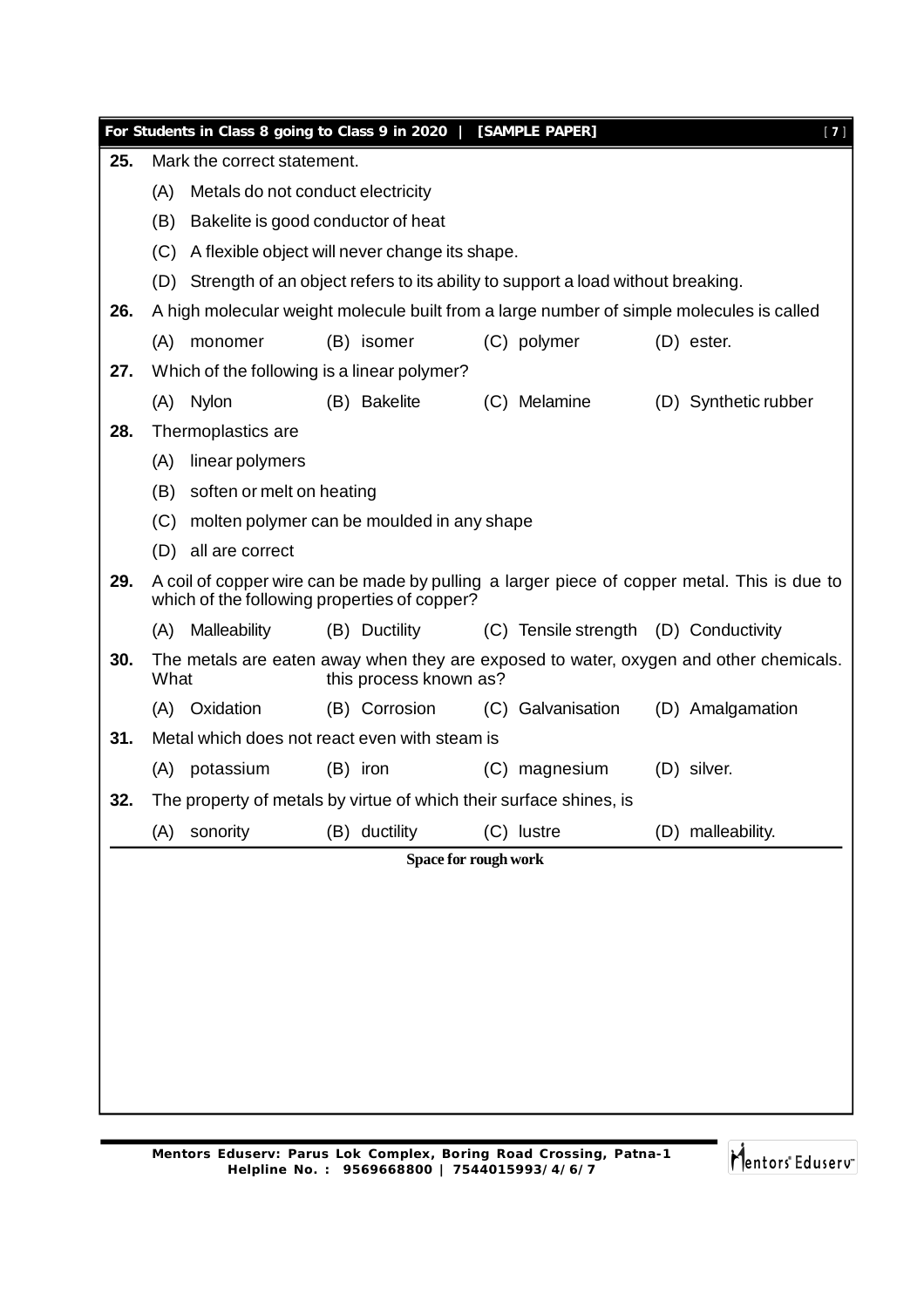| [8] |                                                                              | For Students in Class 8 going to Class 9 in 2020   [SAMPLE PAPER]                       |
|-----|------------------------------------------------------------------------------|-----------------------------------------------------------------------------------------|
| 33. | The metal which is present in brass, bronze and German silver is             |                                                                                         |
|     | (A)<br>$(B)$ Zn<br>Mg                                                        | $(C)$ Cu<br>$(D)$ Al                                                                    |
| 34. | The metal that forms a self protecting film of oxide to prevent corrosion is |                                                                                         |
|     | $(A)$ Cu<br>$(B)$ Al                                                         | $(C)$ Pt<br>$(D)$ Au                                                                    |
| 35. | Petroleum is found                                                           |                                                                                         |
|     | on the surface of the earth<br>(A)                                           | (B) in the atmosphere                                                                   |
|     | in arctic region<br>(C)                                                      | (D) deep under the surface of the earth.                                                |
| 36. | Natural gas has the main component as                                        |                                                                                         |
|     | carbon dioxide<br>(A)                                                        | (B) hydrogen                                                                            |
|     | methane<br>(C)                                                               | (D) carbon monoxide.                                                                    |
| 37. | Petrol or gasoline used as automobile fuel is a mixture of                   |                                                                                         |
|     | hydrocarbons<br>(A)                                                          | (B) alcohols                                                                            |
|     | (C) carbohydrates                                                            | (D) hydrocarbons and alcohols.                                                          |
| 38. |                                                                              | Out of the following fractions of petroleum, the one having the lowest boiling point is |
|     | (B) diesel oil<br>(A)<br>kerosene                                            | (C) gasoline<br>(D) heavy oil.                                                          |
| 39. | Most of the hydrocarbons from petroleum are obtained by                      |                                                                                         |
|     | fractional distillation<br>(A)                                               | (B) simple distillation                                                                 |
|     | destructive distillation<br>(C)                                              | (D) vaporisation.                                                                       |
| 40. | The source of kerosene is                                                    |                                                                                         |
|     | coal tar<br>(B) wood<br>(A)                                                  | (C) crude petroleum (D) coal.                                                           |
|     |                                                                              | Space for rough work                                                                    |
|     |                                                                              |                                                                                         |
|     |                                                                              |                                                                                         |
|     |                                                                              |                                                                                         |
|     |                                                                              |                                                                                         |
|     |                                                                              |                                                                                         |
|     |                                                                              |                                                                                         |
|     |                                                                              |                                                                                         |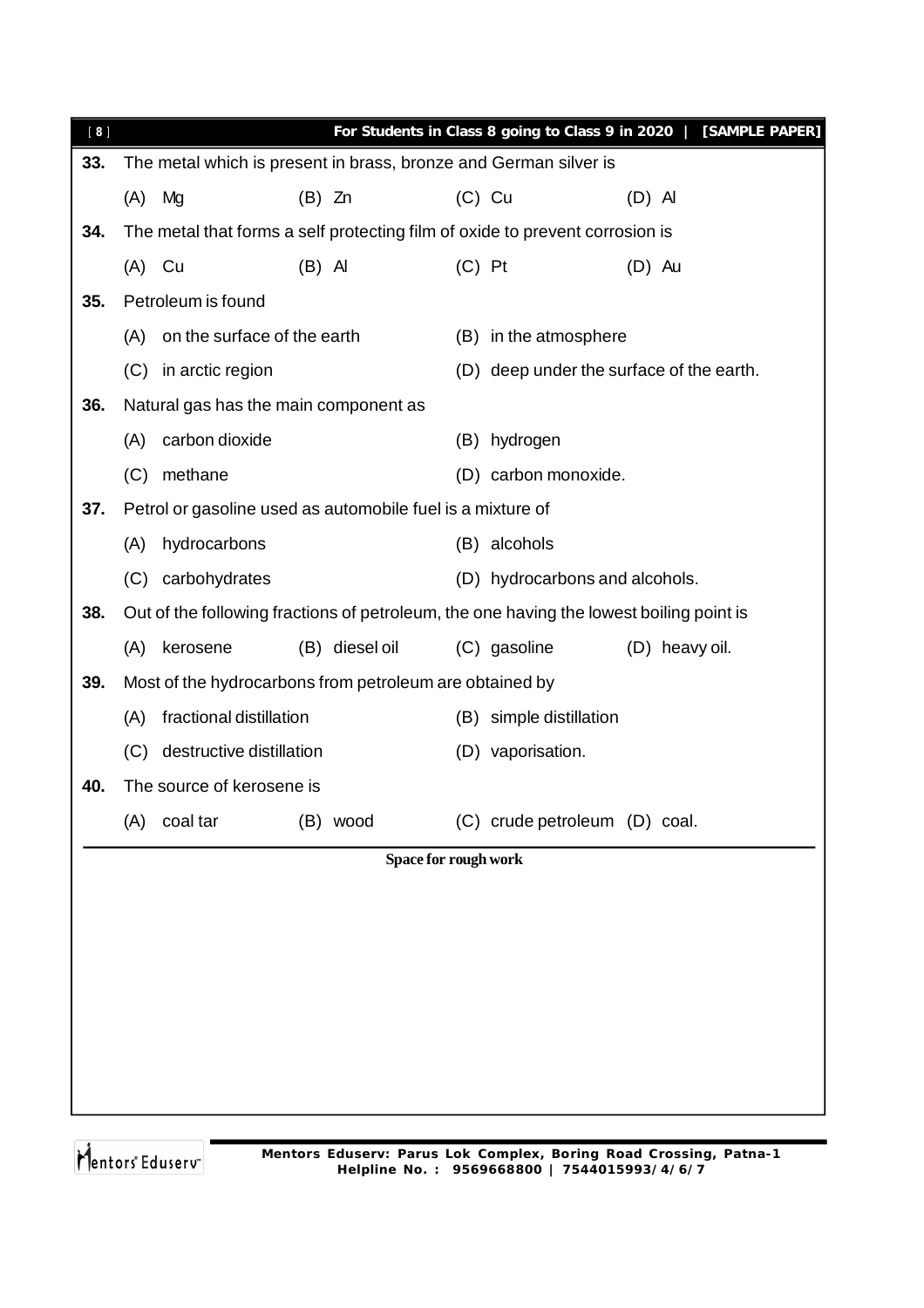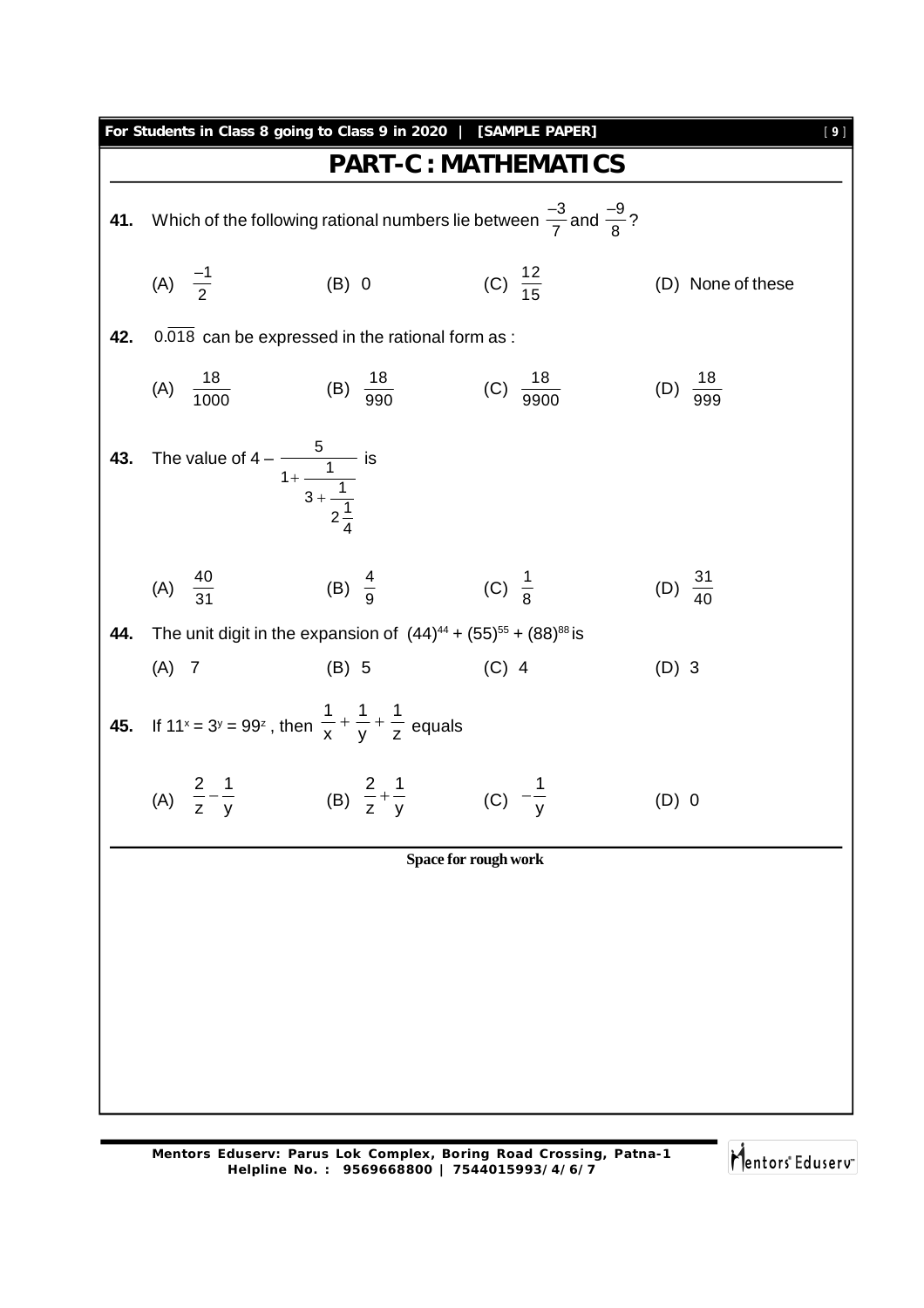| [10] |                                                                                                       |                                       |                                  | For Students in Class 8 going to Class 9 in 2020   [SAMPLE PAPER]                                         |  |  |
|------|-------------------------------------------------------------------------------------------------------|---------------------------------------|----------------------------------|-----------------------------------------------------------------------------------------------------------|--|--|
| 46.  | Factorize the polynomial, $-r^2 + p^2 + q^2 - 2pq$                                                    |                                       |                                  |                                                                                                           |  |  |
|      | (A) $(p-q-r)(p-q+r)$                                                                                  |                                       | (B) $(p+q+r)(p-q-r)$             |                                                                                                           |  |  |
|      | (C) $(p-q)(q-r)$                                                                                      |                                       | (D) $(p-r)(q-r)$                 |                                                                                                           |  |  |
| 47.  | If abc = 6 and a + b + c = 6, then $\frac{1}{ac} + \frac{1}{ab} + \frac{1}{bc}$ equals                |                                       |                                  |                                                                                                           |  |  |
|      | $(A)$ 2                                                                                               | (B) 1 (C) 3                           |                                  | $(D)$ 0                                                                                                   |  |  |
| 48.  | the side of the rhombus is                                                                            |                                       |                                  | In a rhombus ABCD, the diagonal intersect each other at O. If $\angle A = 60^{\circ}$ and OA = 2 cm, then |  |  |
|      | $(A)$ 4 cm                                                                                            | (B) $4\sqrt{3}$ cm (C) $2\sqrt{3}$ cm |                                  | (D) None of these                                                                                         |  |  |
| 49.  | What must be added to $9x^2 - 24x + 10$ to make it a whole square ?                                   |                                       |                                  |                                                                                                           |  |  |
|      | $(A)$ 4                                                                                               | (B) 6                                 | $(C)$ 8                          | (D) none of these                                                                                         |  |  |
| 50.  | $(2x+3y)^2 - 5(2x+3y) - 14$ is equal to                                                               |                                       |                                  |                                                                                                           |  |  |
|      | (A) $(2x + 3y - 7)(2x + 3y + 2)$                                                                      |                                       | (B) $(3x + 3y - 7)(2x + 3y + 2)$ |                                                                                                           |  |  |
|      | (C) $(2x + 4y - 7)(2x + 6y + 2)$                                                                      |                                       | (D) none of these                |                                                                                                           |  |  |
| 51.  | If $(2x+3)^2 + (2x-3)^2 = (8x+6)(x-1) + 22$ , then the value of x is equal to                         |                                       |                                  |                                                                                                           |  |  |
|      | $(A)$ -1                                                                                              | $(C) -2$<br>$(B)$ 1                   |                                  | (D) none of these                                                                                         |  |  |
| 52.  | The value of $\sqrt{8a^5b}$ x $\sqrt[3]{4a^2b^2}$ is                                                  |                                       |                                  |                                                                                                           |  |  |
|      | (A) $4a^3b \sqrt[6]{2ab}$ (B) $2a^3b \sqrt[6]{ab}$ (C) $ab^3 \sqrt[6]{4ab}$ (D) $2ab^3 \sqrt[6]{2ab}$ |                                       |                                  |                                                                                                           |  |  |
| 53.  |                                                                                                       |                                       |                                  | Three numbers are in the ratio 2 : 3 : 4. The sum of their cubes is 33957, then the numbers are           |  |  |
|      | 14, 21, 28<br>(A)                                                                                     | (B) 15, 30, 45                        | $(C)$ 14, 20, 25                 | $(D)$ 14, 24, 36                                                                                          |  |  |
|      |                                                                                                       |                                       | Space for rough work             |                                                                                                           |  |  |
|      |                                                                                                       |                                       |                                  |                                                                                                           |  |  |
|      |                                                                                                       |                                       |                                  |                                                                                                           |  |  |
|      |                                                                                                       |                                       |                                  |                                                                                                           |  |  |
|      |                                                                                                       |                                       |                                  |                                                                                                           |  |  |
|      |                                                                                                       |                                       |                                  |                                                                                                           |  |  |
|      |                                                                                                       |                                       |                                  |                                                                                                           |  |  |
|      |                                                                                                       |                                       |                                  |                                                                                                           |  |  |
|      |                                                                                                       |                                       |                                  |                                                                                                           |  |  |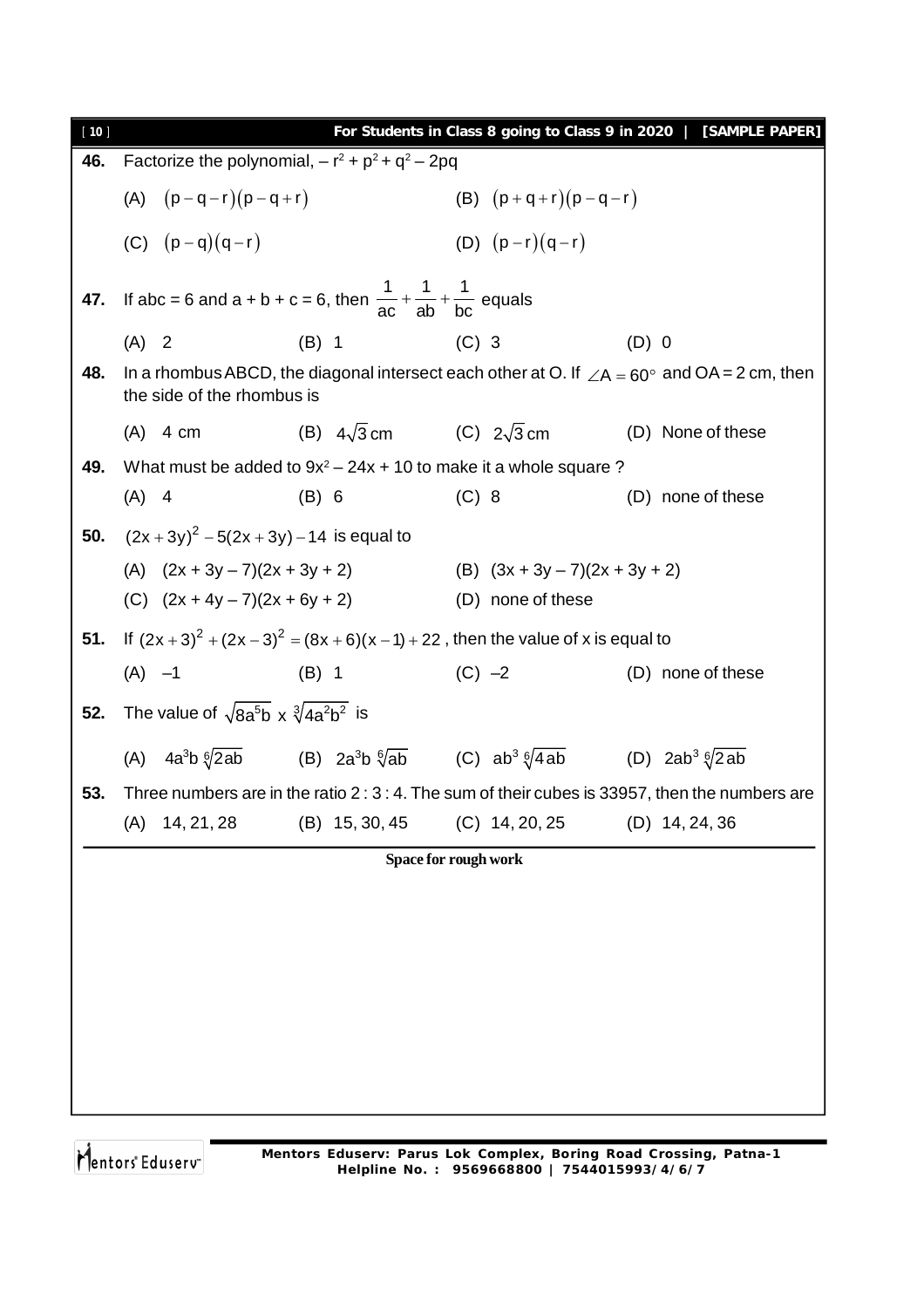|                     |                    |                                                                                                                                                                                                                                                                                                                                                                                     | $[11]$                                                                                                                                                                                                                                                                                       |
|---------------------|--------------------|-------------------------------------------------------------------------------------------------------------------------------------------------------------------------------------------------------------------------------------------------------------------------------------------------------------------------------------------------------------------------------------|----------------------------------------------------------------------------------------------------------------------------------------------------------------------------------------------------------------------------------------------------------------------------------------------|
|                     |                    |                                                                                                                                                                                                                                                                                                                                                                                     |                                                                                                                                                                                                                                                                                              |
| $(A)$ 1             | $(B)$ 2            | $(C)$ 3                                                                                                                                                                                                                                                                                                                                                                             | $(D)$ 4                                                                                                                                                                                                                                                                                      |
|                     |                    |                                                                                                                                                                                                                                                                                                                                                                                     |                                                                                                                                                                                                                                                                                              |
| (A) $\frac{100}{9}$ |                    | (C) $\frac{500}{9}$                                                                                                                                                                                                                                                                                                                                                                 | (D) $\frac{500}{3}$                                                                                                                                                                                                                                                                          |
|                     |                    |                                                                                                                                                                                                                                                                                                                                                                                     |                                                                                                                                                                                                                                                                                              |
| (A) $\frac{2}{3}$   |                    |                                                                                                                                                                                                                                                                                                                                                                                     | (D) $\frac{16}{9}$                                                                                                                                                                                                                                                                           |
|                     |                    |                                                                                                                                                                                                                                                                                                                                                                                     |                                                                                                                                                                                                                                                                                              |
| $(A)$ 14            | $(B)$ 15           | $(C)$ 16                                                                                                                                                                                                                                                                                                                                                                            | $(D)$ 17                                                                                                                                                                                                                                                                                     |
|                     |                    |                                                                                                                                                                                                                                                                                                                                                                                     |                                                                                                                                                                                                                                                                                              |
| $(A)$ $x + 4$       | $(B)$ 4x           | $(C)$ 10x                                                                                                                                                                                                                                                                                                                                                                           | (D) $10 + x$                                                                                                                                                                                                                                                                                 |
|                     |                    |                                                                                                                                                                                                                                                                                                                                                                                     |                                                                                                                                                                                                                                                                                              |
| (A)<br>160          | $(B)$ 180          | $(C)$ 170                                                                                                                                                                                                                                                                                                                                                                           | $(D)$ 150                                                                                                                                                                                                                                                                                    |
|                     |                    |                                                                                                                                                                                                                                                                                                                                                                                     |                                                                                                                                                                                                                                                                                              |
| (A) $2x^2 + 18y^2$  | (B) $2x^2 - 18y^2$ | (C) $2x^2 + 18y^2 - 2xy$ (D) $18x^2 + 2y^2$                                                                                                                                                                                                                                                                                                                                         |                                                                                                                                                                                                                                                                                              |
|                     |                    |                                                                                                                                                                                                                                                                                                                                                                                     |                                                                                                                                                                                                                                                                                              |
|                     |                    |                                                                                                                                                                                                                                                                                                                                                                                     |                                                                                                                                                                                                                                                                                              |
|                     |                    |                                                                                                                                                                                                                                                                                                                                                                                     |                                                                                                                                                                                                                                                                                              |
|                     |                    |                                                                                                                                                                                                                                                                                                                                                                                     |                                                                                                                                                                                                                                                                                              |
|                     |                    |                                                                                                                                                                                                                                                                                                                                                                                     |                                                                                                                                                                                                                                                                                              |
|                     |                    |                                                                                                                                                                                                                                                                                                                                                                                     |                                                                                                                                                                                                                                                                                              |
|                     |                    |                                                                                                                                                                                                                                                                                                                                                                                     |                                                                                                                                                                                                                                                                                              |
|                     |                    | The value of $\left  \left( \frac{1}{4} \right)^2 - \left( \frac{1}{4} \right)^3 \right  \times 2^6$ is<br>If $3^x = 500$ , then the value of $3^{x-2}$ is<br>(B) $\frac{1000}{9}$<br>If $x = \frac{2(\sqrt{2} + \sqrt{6})}{3\sqrt{2 + \sqrt{3}}}$ , then x is equal to<br>(B) $\frac{3}{4}$<br>The value of $(16.1)^2 - (8.9)^2$ is<br>The value of $(x + 3y)^2 + (x - 3y)^2$ is : | For Students in Class 8 going to Class 9 in 2020   [SAMPLE PAPER]<br>(C) $\frac{4}{3}$<br>The value of $\sqrt{214 + \sqrt{130 - \sqrt{88 - \sqrt{44 + \sqrt{25}}}}\}$ is<br>The mean of ten items is x and if each item is increased by 4, then its new mean will be<br>Space for rough work |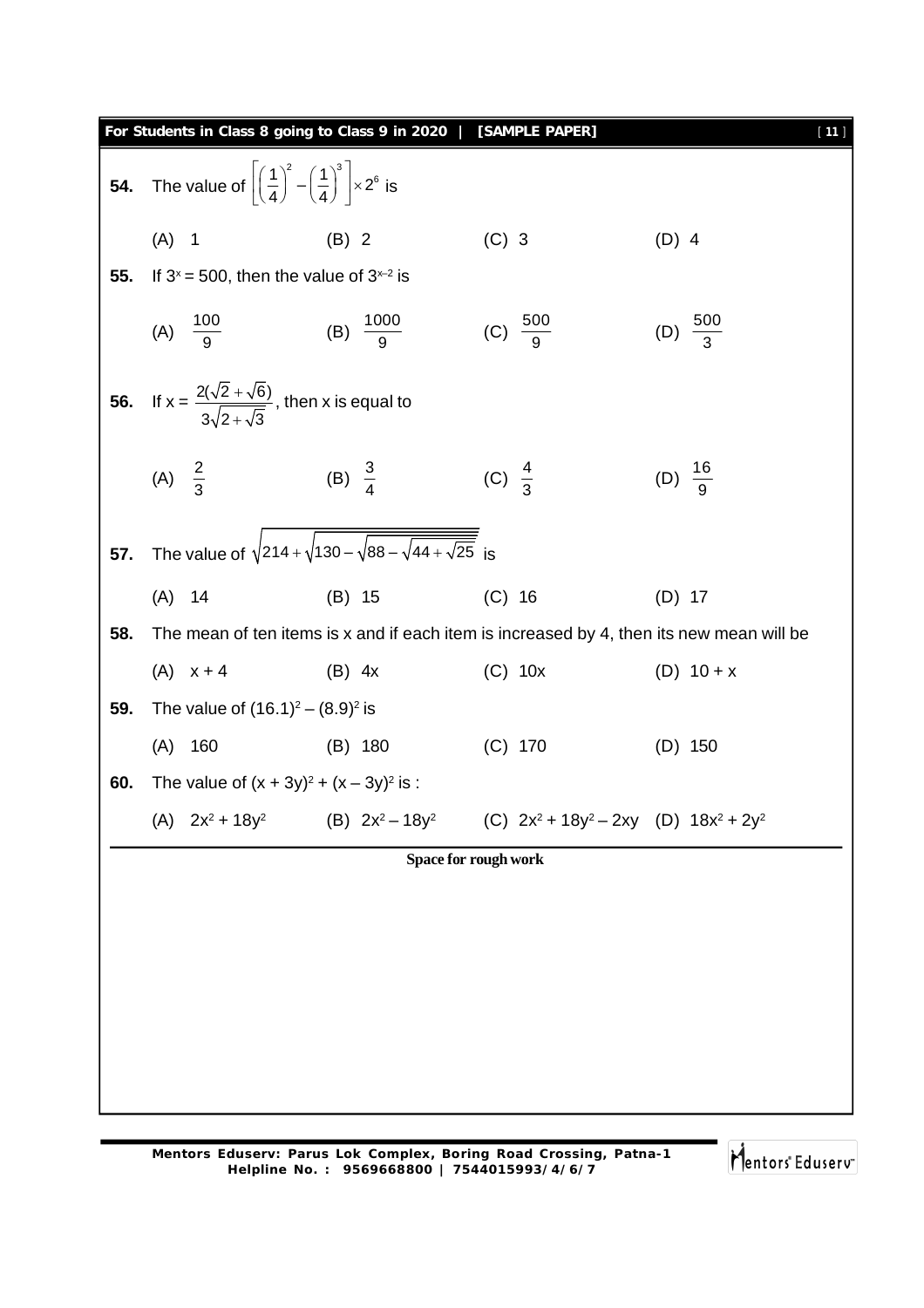|     |                     |                |                       |                                                                                                                                                                                                           |                                                                                                                                                                                                 |                                                                                                                                                                                                                                                                                                                                                                                                                     | For Students in Class 8 going to Class 9 in 2020   [SAMPLE PAPER]                                                                                                                 |
|-----|---------------------|----------------|-----------------------|-----------------------------------------------------------------------------------------------------------------------------------------------------------------------------------------------------------|-------------------------------------------------------------------------------------------------------------------------------------------------------------------------------------------------|---------------------------------------------------------------------------------------------------------------------------------------------------------------------------------------------------------------------------------------------------------------------------------------------------------------------------------------------------------------------------------------------------------------------|-----------------------------------------------------------------------------------------------------------------------------------------------------------------------------------|
|     |                     |                |                       |                                                                                                                                                                                                           |                                                                                                                                                                                                 |                                                                                                                                                                                                                                                                                                                                                                                                                     |                                                                                                                                                                                   |
|     |                     |                |                       |                                                                                                                                                                                                           |                                                                                                                                                                                                 |                                                                                                                                                                                                                                                                                                                                                                                                                     |                                                                                                                                                                                   |
| (A) |                     |                |                       |                                                                                                                                                                                                           |                                                                                                                                                                                                 |                                                                                                                                                                                                                                                                                                                                                                                                                     |                                                                                                                                                                                   |
| (C) |                     |                |                       |                                                                                                                                                                                                           |                                                                                                                                                                                                 |                                                                                                                                                                                                                                                                                                                                                                                                                     |                                                                                                                                                                                   |
|     |                     |                |                       |                                                                                                                                                                                                           |                                                                                                                                                                                                 |                                                                                                                                                                                                                                                                                                                                                                                                                     |                                                                                                                                                                                   |
| (A) | Louis Pasteur       |                |                       |                                                                                                                                                                                                           |                                                                                                                                                                                                 |                                                                                                                                                                                                                                                                                                                                                                                                                     |                                                                                                                                                                                   |
|     |                     |                |                       |                                                                                                                                                                                                           |                                                                                                                                                                                                 |                                                                                                                                                                                                                                                                                                                                                                                                                     |                                                                                                                                                                                   |
|     |                     |                |                       |                                                                                                                                                                                                           |                                                                                                                                                                                                 |                                                                                                                                                                                                                                                                                                                                                                                                                     |                                                                                                                                                                                   |
|     | Resistant           |                |                       |                                                                                                                                                                                                           |                                                                                                                                                                                                 |                                                                                                                                                                                                                                                                                                                                                                                                                     | (D) Reactant                                                                                                                                                                      |
|     |                     |                |                       |                                                                                                                                                                                                           |                                                                                                                                                                                                 |                                                                                                                                                                                                                                                                                                                                                                                                                     |                                                                                                                                                                                   |
| (A) | <b>Habitat loss</b> |                |                       |                                                                                                                                                                                                           |                                                                                                                                                                                                 |                                                                                                                                                                                                                                                                                                                                                                                                                     |                                                                                                                                                                                   |
|     |                     |                |                       |                                                                                                                                                                                                           |                                                                                                                                                                                                 |                                                                                                                                                                                                                                                                                                                                                                                                                     |                                                                                                                                                                                   |
|     |                     |                |                       |                                                                                                                                                                                                           |                                                                                                                                                                                                 |                                                                                                                                                                                                                                                                                                                                                                                                                     |                                                                                                                                                                                   |
|     |                     |                |                       |                                                                                                                                                                                                           |                                                                                                                                                                                                 |                                                                                                                                                                                                                                                                                                                                                                                                                     | (D) Cultivator                                                                                                                                                                    |
|     |                     |                |                       |                                                                                                                                                                                                           |                                                                                                                                                                                                 |                                                                                                                                                                                                                                                                                                                                                                                                                     |                                                                                                                                                                                   |
| (A) |                     |                |                       |                                                                                                                                                                                                           |                                                                                                                                                                                                 |                                                                                                                                                                                                                                                                                                                                                                                                                     |                                                                                                                                                                                   |
| (B) |                     |                |                       |                                                                                                                                                                                                           |                                                                                                                                                                                                 |                                                                                                                                                                                                                                                                                                                                                                                                                     |                                                                                                                                                                                   |
| (C) |                     |                |                       |                                                                                                                                                                                                           |                                                                                                                                                                                                 |                                                                                                                                                                                                                                                                                                                                                                                                                     |                                                                                                                                                                                   |
| (D) |                     |                |                       |                                                                                                                                                                                                           |                                                                                                                                                                                                 |                                                                                                                                                                                                                                                                                                                                                                                                                     |                                                                                                                                                                                   |
|     |                     |                |                       |                                                                                                                                                                                                           |                                                                                                                                                                                                 |                                                                                                                                                                                                                                                                                                                                                                                                                     |                                                                                                                                                                                   |
| (A) | Typhoid             |                |                       |                                                                                                                                                                                                           |                                                                                                                                                                                                 |                                                                                                                                                                                                                                                                                                                                                                                                                     | (D) Cholera                                                                                                                                                                       |
|     |                     |                |                       |                                                                                                                                                                                                           |                                                                                                                                                                                                 |                                                                                                                                                                                                                                                                                                                                                                                                                     |                                                                                                                                                                                   |
|     |                     |                |                       |                                                                                                                                                                                                           |                                                                                                                                                                                                 |                                                                                                                                                                                                                                                                                                                                                                                                                     |                                                                                                                                                                                   |
|     |                     |                |                       |                                                                                                                                                                                                           |                                                                                                                                                                                                 |                                                                                                                                                                                                                                                                                                                                                                                                                     |                                                                                                                                                                                   |
|     |                     |                |                       |                                                                                                                                                                                                           |                                                                                                                                                                                                 |                                                                                                                                                                                                                                                                                                                                                                                                                     |                                                                                                                                                                                   |
|     |                     |                |                       |                                                                                                                                                                                                           |                                                                                                                                                                                                 |                                                                                                                                                                                                                                                                                                                                                                                                                     |                                                                                                                                                                                   |
|     |                     |                |                       |                                                                                                                                                                                                           |                                                                                                                                                                                                 |                                                                                                                                                                                                                                                                                                                                                                                                                     |                                                                                                                                                                                   |
|     |                     |                |                       |                                                                                                                                                                                                           |                                                                                                                                                                                                 |                                                                                                                                                                                                                                                                                                                                                                                                                     |                                                                                                                                                                                   |
|     |                     |                |                       |                                                                                                                                                                                                           |                                                                                                                                                                                                 |                                                                                                                                                                                                                                                                                                                                                                                                                     |                                                                                                                                                                                   |
|     |                     | (A)<br>(A) Hoe | (C) Alexander Fleming | Tetanus, Cholera, Plague<br>Tetanus, Tuberculosis, Measles<br>(B) Reluctant<br>(C) Invasion of alien species<br>(B) Plough<br>They increase the yield.<br>They are environment friendly.<br>(B) Influenza | Who discovered the vaccine for small pox?<br>What are the causes for loss of biodiversity?<br>Which of the following is not true for fertilisers?<br>They are generally used in small quantity. | <b>PART-D: BIOLOGY</b><br>Which of the following sets of disease is caused by bacteria?<br>(B) Edward Jenner<br>Bacteria that are not killed by antibiotics are called<br>(C) Infectious<br>(B) Over exploitation<br>(D) All the above<br>$(C)$ Axe<br>Their excessive use disturbs the balance of nutrients in soil.<br>A disease in human beings caused by virus is _____<br>(C) Dysentry<br>Space for rough work | (B) Malaria, Leprosy, Plague<br>(D) Malaria, Mumps, Poliomyelitis<br>(D) Anton Van Leeuwenhoek<br>Which of the following tools would a farmer use to remove weeds from the field? |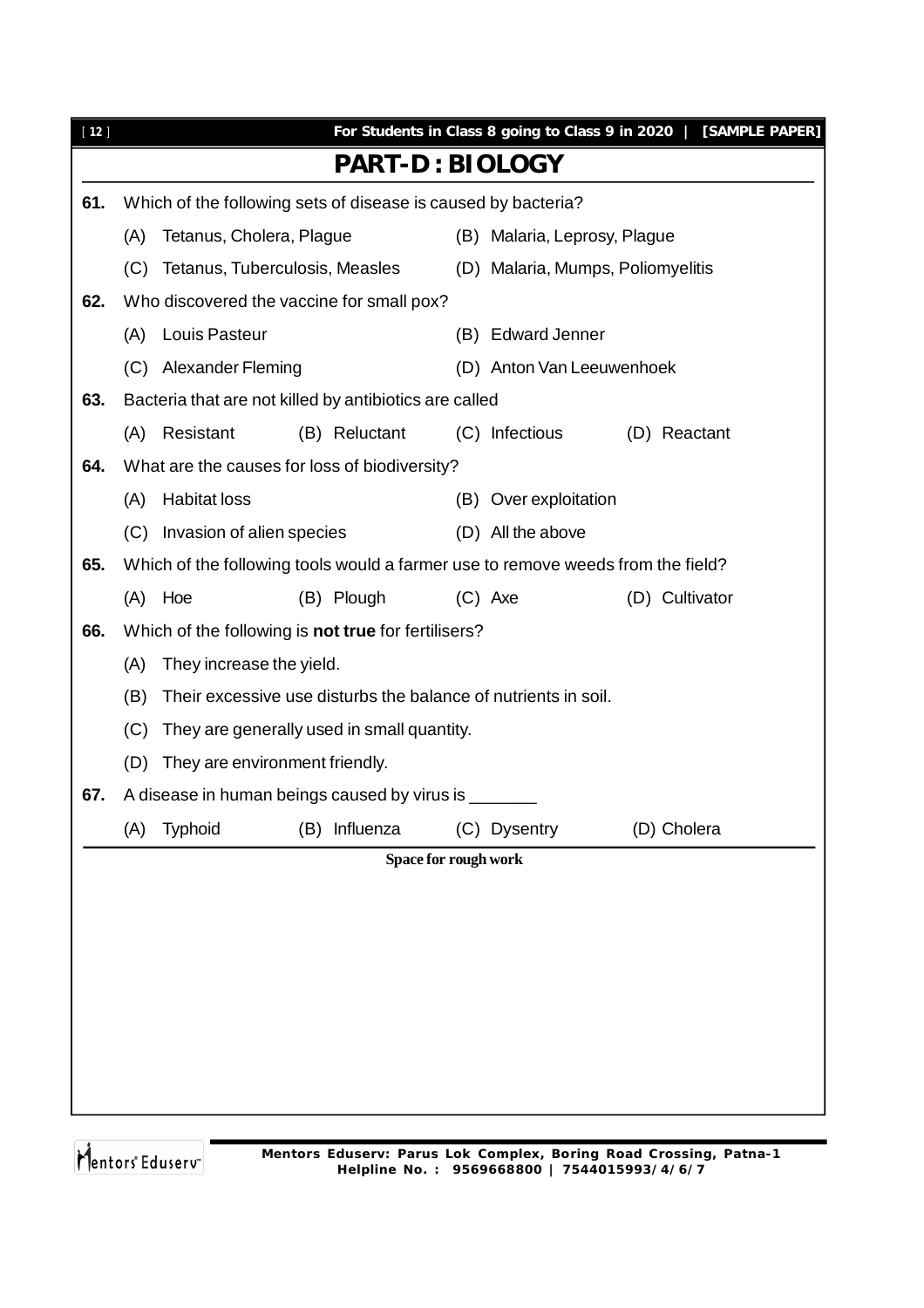|     |     |                                                                              | For Students in Class 8 going to Class 9 in 2020   [SAMPLE PAPER] |                                                                                     | $[13]$                                                                                            |  |  |  |  |
|-----|-----|------------------------------------------------------------------------------|-------------------------------------------------------------------|-------------------------------------------------------------------------------------|---------------------------------------------------------------------------------------------------|--|--|--|--|
| 68. |     |                                                                              |                                                                   | Which one of the following statements is true about a Biosphere Reserve?            |                                                                                                   |  |  |  |  |
|     | (A) | It is a protected area where only endemic species live.                      |                                                                   |                                                                                     |                                                                                                   |  |  |  |  |
|     | (B) | It is meant only for the conservation of plants and animals.                 |                                                                   |                                                                                     |                                                                                                   |  |  |  |  |
|     | (C) | It is meant to conserve both, the biodiversity and the culture of that area. |                                                                   |                                                                                     |                                                                                                   |  |  |  |  |
|     | (D) |                                                                              | There are no other protected areas within its limits.             |                                                                                     |                                                                                                   |  |  |  |  |
| 69. |     |                                                                              | Which statement is incorrect about endangered species?            |                                                                                     |                                                                                                   |  |  |  |  |
|     | (A) |                                                                              | Their number has decreased drastically.                           |                                                                                     |                                                                                                   |  |  |  |  |
|     | (B) |                                                                              | They might become extinct in the near future.                     |                                                                                     |                                                                                                   |  |  |  |  |
|     | (C) |                                                                              | They pose a danger to other animals.                              |                                                                                     |                                                                                                   |  |  |  |  |
|     |     |                                                                              | (D) Their natural habitat needs to be protected.                  |                                                                                     |                                                                                                   |  |  |  |  |
| 70. |     |                                                                              | A suitable term for the various components of cells is            |                                                                                     |                                                                                                   |  |  |  |  |
|     | (A) | <b>Tissue</b>                                                                |                                                                   | (B) Cell organelles (C) Chromosomes                                                 | (D) Genes                                                                                         |  |  |  |  |
| 71. |     | cell and a bacterial cell.                                                   |                                                                   |                                                                                     | Of the following parts of a cell listed below, name the part that is common to plant cell, animal |  |  |  |  |
|     | (A) | Chloroplast                                                                  | (B) Cell wall                                                     | (C) Cell membrane                                                                   | (D) Nucleus                                                                                       |  |  |  |  |
| 72. |     | Identify the correct statement                                               |                                                                   |                                                                                     |                                                                                                   |  |  |  |  |
|     | (A) |                                                                              | Tissue is a group of dissimilar cells.                            |                                                                                     |                                                                                                   |  |  |  |  |
|     | (B) |                                                                              | An organ consists of similar cells.                               |                                                                                     |                                                                                                   |  |  |  |  |
|     | (C) |                                                                              | Vacuoles are not found in plant cells.                            |                                                                                     |                                                                                                   |  |  |  |  |
|     |     | (D) Prokaryotes do not have nucleus.                                         |                                                                   |                                                                                     |                                                                                                   |  |  |  |  |
| 73. |     |                                                                              |                                                                   | Besides carbon, hydrogen and oxygen, the synthesis of proteins by plants require :- |                                                                                                   |  |  |  |  |
|     | I.  | Magnesium                                                                    | II. Nitrogen                                                      | III. Potassium                                                                      |                                                                                                   |  |  |  |  |
|     | (A) | <b>I</b> only                                                                | (B) Ill only                                                      | (C) Il only                                                                         | (D) II and III only                                                                               |  |  |  |  |
|     |     |                                                                              |                                                                   | Space for rough work                                                                |                                                                                                   |  |  |  |  |
|     |     |                                                                              |                                                                   |                                                                                     |                                                                                                   |  |  |  |  |
|     |     |                                                                              |                                                                   |                                                                                     |                                                                                                   |  |  |  |  |
|     |     |                                                                              |                                                                   |                                                                                     |                                                                                                   |  |  |  |  |
|     |     |                                                                              |                                                                   |                                                                                     |                                                                                                   |  |  |  |  |
|     |     |                                                                              |                                                                   |                                                                                     |                                                                                                   |  |  |  |  |
|     |     |                                                                              |                                                                   |                                                                                     |                                                                                                   |  |  |  |  |
|     |     |                                                                              |                                                                   |                                                                                     |                                                                                                   |  |  |  |  |
|     |     |                                                                              |                                                                   |                                                                                     |                                                                                                   |  |  |  |  |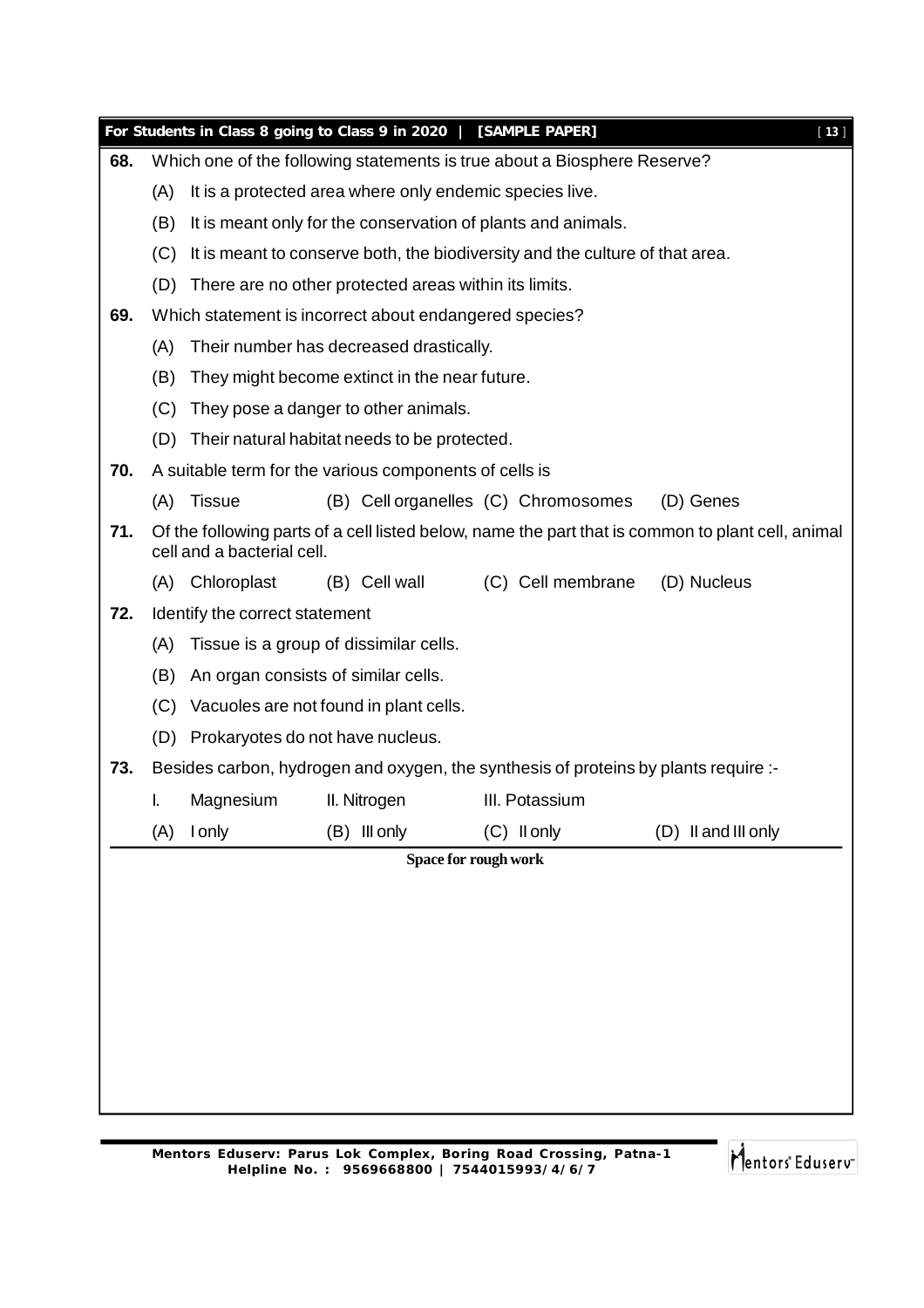| $[14]$ |       |                                         |       |                   | For Students in Class 8 going to Class 9 in 2020   [SAMPLE PAPER]                                                                                |                 |  |
|--------|-------|-----------------------------------------|-------|-------------------|--------------------------------------------------------------------------------------------------------------------------------------------------|-----------------|--|
| 74.    |       |                                         |       |                   | The figures given below shows four types of microorganisms P, Q, R and S. What<br>microorganisms are represented by P, Q, R and S respectively ? |                 |  |
|        |       |                                         |       | P.<br>$\mathbf Q$ |                                                                                                                                                  |                 |  |
|        |       |                                         |       | R                 |                                                                                                                                                  |                 |  |
|        |       |                                         |       | $\mathsf{S}$      |                                                                                                                                                  |                 |  |
|        |       | P                                       | Q     |                   | R                                                                                                                                                | $\mathbf{s}$    |  |
|        | (A)   | <b>Bacteria</b>                         |       | Protozoa          | <b>Viruses</b>                                                                                                                                   | Algae           |  |
|        | (B)   | Protozoa                                |       | <b>Viruses</b>    | Algae                                                                                                                                            | <b>Bacteria</b> |  |
|        | (C)   | <b>Viruses</b>                          | Algae |                   | Protozoa                                                                                                                                         | <b>Bacteria</b> |  |
|        | (D)   | Algae                                   |       | Protozoa          | <b>Bacteria</b>                                                                                                                                  | <b>Viruses</b>  |  |
| 75.    |       | Read the statements given below         |       |                   |                                                                                                                                                  |                 |  |
|        | (i)   | Seeds require moisture for germination. |       |                   |                                                                                                                                                  |                 |  |
|        | (ii)  |                                         |       |                   | Plants can absorb nutrients mostly in dissolved form.                                                                                            |                 |  |
|        | (iii) |                                         |       |                   | Irrigation protects crops from both frost and hot air currents.                                                                                  |                 |  |
|        | (iv)  | Irrigation improves soil texture.       |       |                   |                                                                                                                                                  |                 |  |
|        |       |                                         |       |                   | Choose the combination of statements which indicate the need to irrigate crops.                                                                  |                 |  |
|        | (A)   | i and ii                                |       | (B) i, ii, iii    | $(C)$ i, ii, iii, iv                                                                                                                             | (D) i and iii   |  |
|        |       |                                         |       |                   | Space for rough work                                                                                                                             |                 |  |
|        |       |                                         |       |                   |                                                                                                                                                  |                 |  |
|        |       |                                         |       |                   |                                                                                                                                                  |                 |  |
|        |       |                                         |       |                   |                                                                                                                                                  |                 |  |
|        |       |                                         |       |                   |                                                                                                                                                  |                 |  |
|        |       |                                         |       |                   |                                                                                                                                                  |                 |  |
|        |       |                                         |       |                   |                                                                                                                                                  |                 |  |
|        |       |                                         |       |                   |                                                                                                                                                  |                 |  |
|        |       |                                         |       |                   |                                                                                                                                                  |                 |  |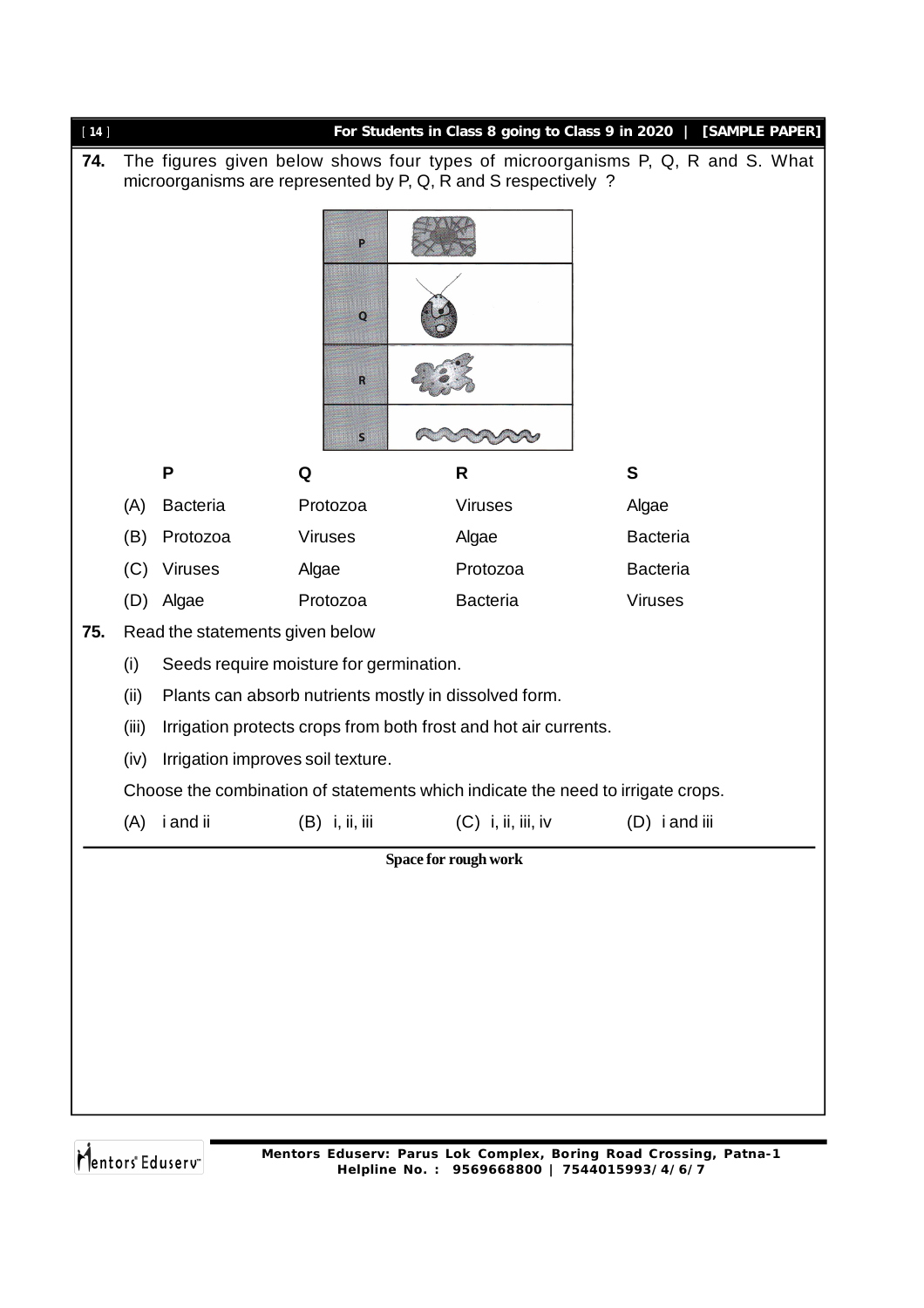|     |       |                                                                      | For Students in Class 8 going to Class 9 in 2020   [SAMPLE PAPER]            |                      |                       |                      | $[15]$ |  |  |
|-----|-------|----------------------------------------------------------------------|------------------------------------------------------------------------------|----------------------|-----------------------|----------------------|--------|--|--|
| 76. |       |                                                                      | Given below are statements about the harmful effects of weeds on crop plants |                      |                       |                      |        |  |  |
|     | (i)   | They interfere in harvesting.                                        |                                                                              |                      |                       |                      |        |  |  |
|     | (ii)  |                                                                      | They help crop plants to grow healthily.                                     |                      |                       |                      |        |  |  |
|     | (iii) | They compete with crop plants for water, nutrients, space and light. |                                                                              |                      |                       |                      |        |  |  |
|     | (iv)  | They affect plant growth.                                            |                                                                              |                      |                       |                      |        |  |  |
|     |       |                                                                      | Choose the correct combination of statements.                                |                      |                       |                      |        |  |  |
|     |       | $(A)$ i, iii, iv                                                     | (B) iii only                                                                 | $(C)$ iii, iv        |                       | $(D)$ i, ii, iii, iv |        |  |  |
| 77. |       |                                                                      | The two micro-organisms which live in symbiotic association in lichens are   |                      |                       |                      |        |  |  |
|     |       | (A) Fungus and Protozoa                                              |                                                                              |                      | (B) Alga and Bacteria |                      |        |  |  |
|     |       | (C) Bacteria and Protozoa                                            |                                                                              |                      | (D) Alga and Fungus   |                      |        |  |  |
| 78. |       |                                                                      | The disease caused by a protozoan and spread by an insect is ________        |                      |                       |                      |        |  |  |
|     | (A)   | Dengue                                                               | (B) Malaria                                                                  | (C) Polio            |                       | (D) Measles          |        |  |  |
| 79. |       |                                                                      | Which of the following feature is correct for a wildlife sanctuary?          |                      |                       |                      |        |  |  |
|     | (A)   |                                                                      | It is an artificially created protected area for animals.                    |                      |                       |                      |        |  |  |
|     | (B)   |                                                                      | It is a protected area for threatened and endangered wild animals.           |                      |                       |                      |        |  |  |
|     | (C)   |                                                                      | It is meant for conservation of only plant species.                          |                      |                       |                      |        |  |  |
|     |       |                                                                      | (D) Capturing and poaching of animals is allowed here.                       |                      |                       |                      |        |  |  |
| 80. |       |                                                                      | Wild buffalo is an endangered species because                                |                      |                       |                      |        |  |  |
|     | (A)   | Its population is diminishing                                        |                                                                              |                      |                       |                      |        |  |  |
|     | (B)   | It has become extinct                                                |                                                                              |                      |                       |                      |        |  |  |
|     | (C)   |                                                                      | It is found exclusively in a particular area                                 |                      |                       |                      |        |  |  |
|     |       | (D) Its poaching is strictly prohibited                              |                                                                              |                      |                       |                      |        |  |  |
|     |       |                                                                      |                                                                              | Space for rough work |                       |                      |        |  |  |
|     |       |                                                                      |                                                                              |                      |                       |                      |        |  |  |
|     |       |                                                                      |                                                                              |                      |                       |                      |        |  |  |
|     |       |                                                                      |                                                                              |                      |                       |                      |        |  |  |
|     |       |                                                                      |                                                                              |                      |                       |                      |        |  |  |
|     |       |                                                                      |                                                                              |                      |                       |                      |        |  |  |
|     |       |                                                                      |                                                                              |                      |                       |                      |        |  |  |
|     |       |                                                                      |                                                                              |                      |                       |                      |        |  |  |
|     |       |                                                                      |                                                                              |                      |                       |                      |        |  |  |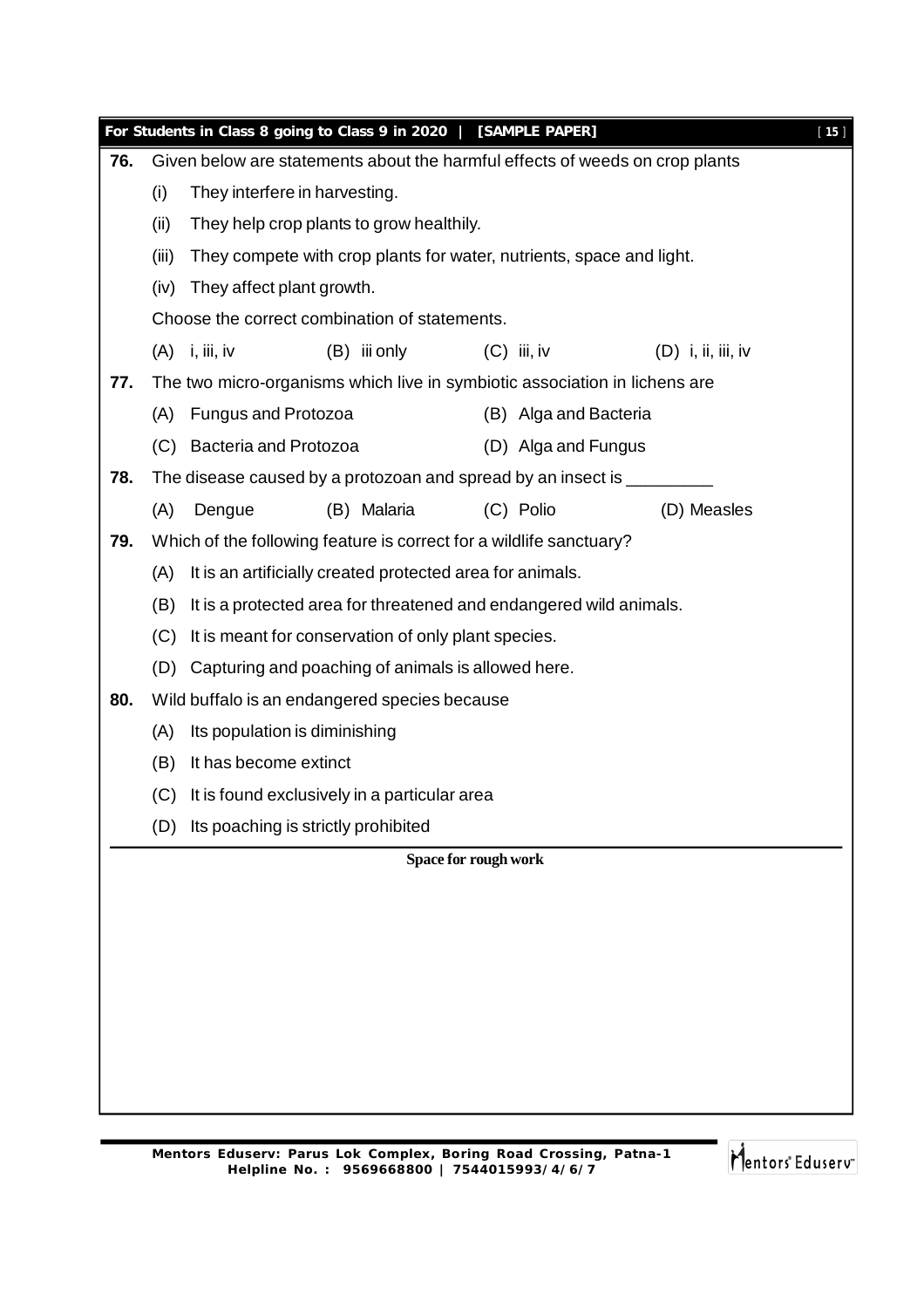| $[16]$ |                                                                                                                                   |                                             |  |                      |          |                                                                                   |  | For Students in Class 8 going to Class 9 in 2020   [SAMPLE PAPER]                                    |
|--------|-----------------------------------------------------------------------------------------------------------------------------------|---------------------------------------------|--|----------------------|----------|-----------------------------------------------------------------------------------|--|------------------------------------------------------------------------------------------------------|
|        |                                                                                                                                   |                                             |  |                      |          | <b>PART-E: MENTAL ABILITY</b>                                                     |  |                                                                                                      |
|        | <b>DIRECTIONS (Q.No. 81):</b> In the following questions, select the related word/letters/numbers from<br>the given alternatives. |                                             |  |                      |          |                                                                                   |  |                                                                                                      |
| 81.    |                                                                                                                                   | Elated: Despondent:: Enlightened: ?         |  |                      |          |                                                                                   |  |                                                                                                      |
|        |                                                                                                                                   | (A) Aware                                   |  | (B) Tolerant         |          | (C) Ignorant                                                                      |  | (D) Miserable                                                                                        |
|        |                                                                                                                                   | other three alternatives.                   |  |                      |          |                                                                                   |  | <b>DIRECTIONS (Q.Nos.82-83)</b> : In the following questions, select the one which is different from |
| 82.    |                                                                                                                                   | (A) Cyclone                                 |  | (B) Famine           |          | (C) Flood                                                                         |  | (D) Earthquake                                                                                       |
| 83.    |                                                                                                                                   | $(A)$ 2401                                  |  | (B) 149              | $(C)$ 49 |                                                                                   |  | $(D)$ 343                                                                                            |
| 84.    |                                                                                                                                   | complete it?                                |  |                      |          |                                                                                   |  | Which one set of letters when sequentially placed at the gaps in the given letter series shall       |
|        |                                                                                                                                   | ab_b_cbacba_ba_cabcb                        |  |                      |          |                                                                                   |  |                                                                                                      |
|        |                                                                                                                                   | $(A)$ cbbb                                  |  | $(B)$ bccb           |          | $(C)$ acbc                                                                        |  | (D) caba                                                                                             |
|        |                                                                                                                                   |                                             |  |                      |          | Choose the correct alternative from the given ones that will complete the series. |  | <b>DIRECTIONS (Q.No. 85)</b> : In the following questions, a series is given with one term missing.  |
| 85.    |                                                                                                                                   | 3, 11, 38, 102, 227, ?                      |  |                      |          |                                                                                   |  |                                                                                                      |
|        |                                                                                                                                   | $(A)$ 487                                   |  | (B) 474              |          | $(C)$ 443                                                                         |  | $(D)$ 245                                                                                            |
| 86.    |                                                                                                                                   | given word.                                 |  |                      |          |                                                                                   |  | From the given alternative words, select the word which can be formed using the letters of the       |
|        |                                                                                                                                   | <b>KNOWLEDGE</b>                            |  |                      |          |                                                                                   |  |                                                                                                      |
|        |                                                                                                                                   | (A) WONDER                                  |  | (B) WEALTH           |          | (C) FETCH                                                                         |  | (D) WEDGE                                                                                            |
| 87.    |                                                                                                                                   | how can PICNIC be written in the same code? |  |                      |          |                                                                                   |  | If in a certain code DICKINSON is written as 357950210 and DIPP is written as 3566, then             |
|        | (A)                                                                                                                               | 657057                                      |  | (B) 657507           |          | (C) 560757                                                                        |  | (D) 650757                                                                                           |
|        |                                                                                                                                   |                                             |  | Space for rough work |          |                                                                                   |  |                                                                                                      |
|        |                                                                                                                                   |                                             |  |                      |          |                                                                                   |  |                                                                                                      |
|        |                                                                                                                                   |                                             |  |                      |          |                                                                                   |  |                                                                                                      |
|        |                                                                                                                                   |                                             |  |                      |          |                                                                                   |  |                                                                                                      |
|        |                                                                                                                                   |                                             |  |                      |          |                                                                                   |  |                                                                                                      |
|        |                                                                                                                                   |                                             |  |                      |          |                                                                                   |  |                                                                                                      |
|        |                                                                                                                                   |                                             |  |                      |          |                                                                                   |  |                                                                                                      |
|        |                                                                                                                                   |                                             |  |                      |          |                                                                                   |  |                                                                                                      |
|        |                                                                                                                                   |                                             |  |                      |          |                                                                                   |  |                                                                                                      |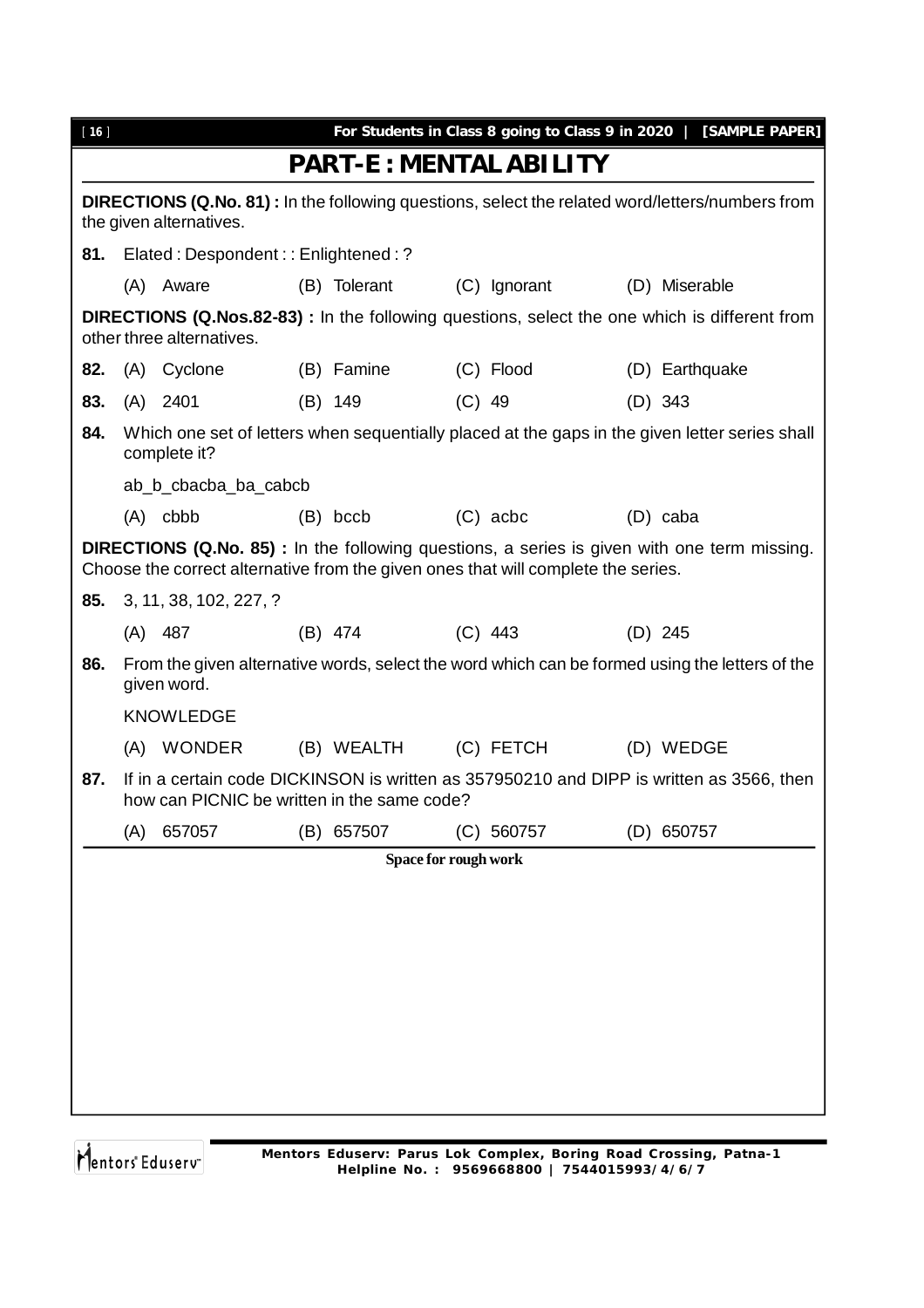## **For Students in Class 8 going to Class 9 in 2020 | [SAMPLE PAPER]** [ **17** ] **DIRECTIONS ( Q.No. 88) :** In the following questions, select the missing number from the given responses. **88.** 6 11 25 8 6 16  $12 \mid 5 \mid ?$ (A) 12 (B) 16 (C) 18 (D) 22 **DIRECTIONS ( Q.No. 89) :** Among the four answer figures which can be formed from the cut out pieces given in question figure. **Question Fig. 89. Answer Fig.** (A)  $\left|\left\langle \begin{array}{cc} \perp & \perp \\ \perp & \end{array}\right\rangle\right|$  (B)  $\left|\left\langle \begin{array}{cc} \diagup \\ \diagup \end{array}\right\rangle\right|$  (C)  $\left|\left\langle \begin{array}{cc} \diagup \\ \diagup \end{array}\right\rangle\right|$  (D) **90.** Ann, Bill and Ken shared some stamps in the ratio 2 : 3 : 4. After a game the ratio became 5 : 2 : 2. If Ann won 21 stamps how many did Ken lose ? (A) 21 (B) 7 (C) 28 (D) 14 **DIRECTION :** In each of the following questions, there is a certain relationship between two given words on one side of (::) and one word is given on another side (::) while another word is to be found from the given alternatives having the same relation with this word as the words of the given pair bear. Choose the correct alternative. 91. USA: Congress:: Iran:? (A) Majlis (B) Storting (C) Althing (D) Cortes**Space for rough work**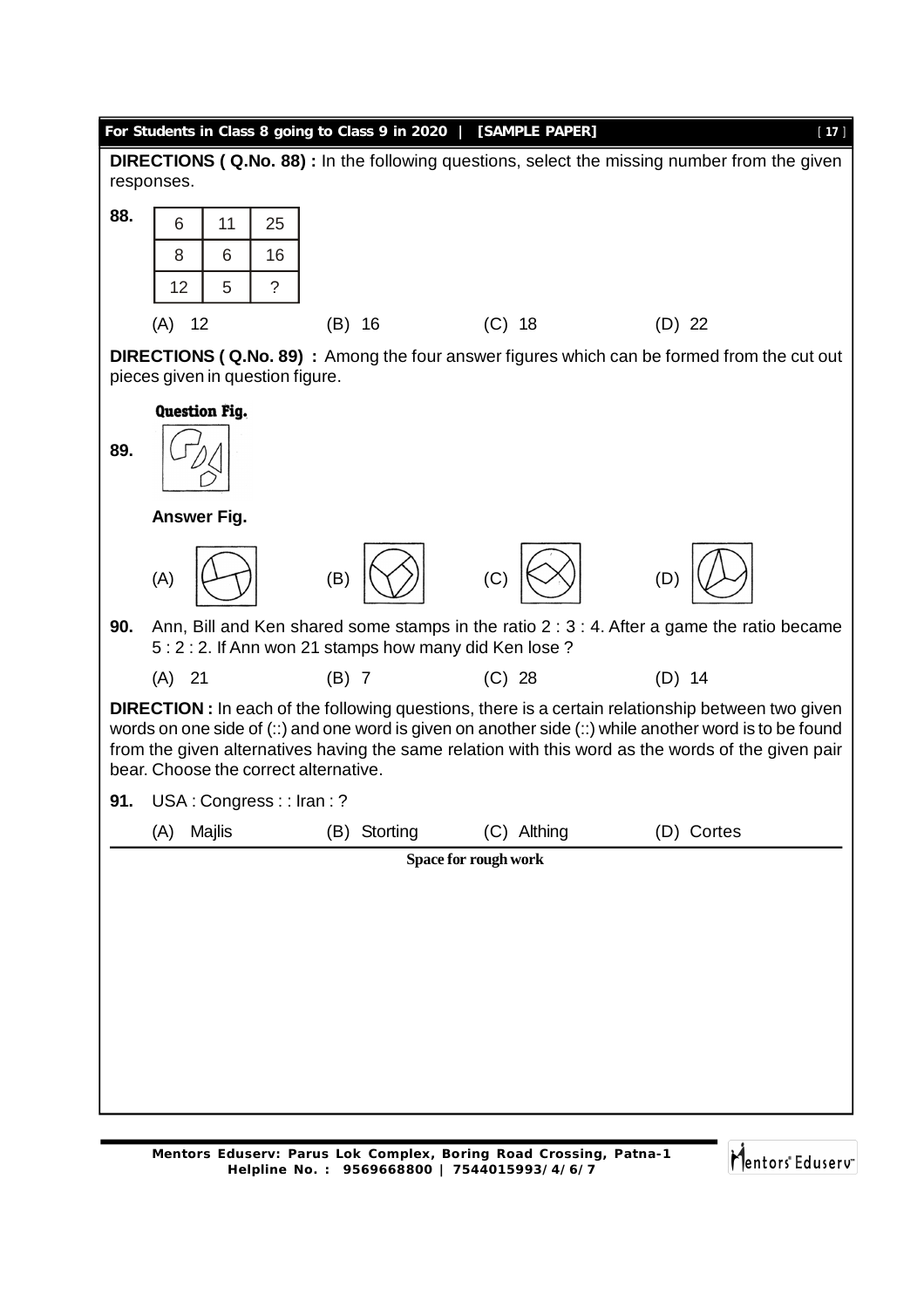| $[18]$                                                                                                                                                                                                                                                              |                                                                                                                                                                                                                                                         |                                                    |         |                      |         |            |         | For Students in Class 8 going to Class 9 in 2020   [SAMPLE PAPER]                                                                                                                                               |  |  |
|---------------------------------------------------------------------------------------------------------------------------------------------------------------------------------------------------------------------------------------------------------------------|---------------------------------------------------------------------------------------------------------------------------------------------------------------------------------------------------------------------------------------------------------|----------------------------------------------------|---------|----------------------|---------|------------|---------|-----------------------------------------------------------------------------------------------------------------------------------------------------------------------------------------------------------------|--|--|
| <b>DIRECTION</b> : In the following questions, two words are given which are related to each other in a<br>particular manner and you have to find the word from the alternatives which bears exactly same<br>relationship to the third word, as the first two bear. |                                                                                                                                                                                                                                                         |                                                    |         |                      |         |            |         |                                                                                                                                                                                                                 |  |  |
| 92.                                                                                                                                                                                                                                                                 | ABCD: WXYZ:: EFGH: ?                                                                                                                                                                                                                                    |                                                    |         |                      |         |            |         |                                                                                                                                                                                                                 |  |  |
|                                                                                                                                                                                                                                                                     |                                                                                                                                                                                                                                                         | (A) STOU                                           |         | (C) STUE<br>(B) STUV |         |            |         | (D) TSUV                                                                                                                                                                                                        |  |  |
| 93.                                                                                                                                                                                                                                                                 | If 1st half of the English alphabet is written in reverse order, then find the 15th letter from right.                                                                                                                                                  |                                                    |         |                      |         |            |         |                                                                                                                                                                                                                 |  |  |
|                                                                                                                                                                                                                                                                     | $(A)$ A                                                                                                                                                                                                                                                 |                                                    | $(B)$ C |                      | $(C)$ B |            | $(D)$ D |                                                                                                                                                                                                                 |  |  |
| <b>DIRECTION</b> : In the following questions, replace the question mark (?) with the suitable option.                                                                                                                                                              |                                                                                                                                                                                                                                                         |                                                    |         |                      |         |            |         |                                                                                                                                                                                                                 |  |  |
|                                                                                                                                                                                                                                                                     |                                                                                                                                                                                                                                                         | <b>94.</b> 5, 16, 51, 158, ?                       |         |                      |         |            |         |                                                                                                                                                                                                                 |  |  |
|                                                                                                                                                                                                                                                                     | $(A)$ 452                                                                                                                                                                                                                                               |                                                    |         | $(B)$ 481            |         | $(C)$ 483  |         | $(D)$ 454                                                                                                                                                                                                       |  |  |
| <b>DIRECTION</b> : In the following question, one number is wrong in the series. Find out the wrong<br>number.                                                                                                                                                      |                                                                                                                                                                                                                                                         |                                                    |         |                      |         |            |         |                                                                                                                                                                                                                 |  |  |
|                                                                                                                                                                                                                                                                     |                                                                                                                                                                                                                                                         | 95. 35, 118, 280, 600, 1238, 2504, 5036            |         |                      |         |            |         |                                                                                                                                                                                                                 |  |  |
|                                                                                                                                                                                                                                                                     | $(A)$ 118                                                                                                                                                                                                                                               |                                                    |         | $(B)$ 280            |         | $(C)$ 1238 |         | (D) 600                                                                                                                                                                                                         |  |  |
| <b>DIRECTION</b> : In each of the following letter series, some of the letters are missing which are given<br>in that order as one of the alternatives below it. Select the correct alternatives.                                                                   |                                                                                                                                                                                                                                                         |                                                    |         |                      |         |            |         |                                                                                                                                                                                                                 |  |  |
|                                                                                                                                                                                                                                                                     |                                                                                                                                                                                                                                                         | <b>96.</b> $a_{-}$ ba $_{-}$ bb $_{-}$ ab $_{-}$ a |         |                      |         |            |         |                                                                                                                                                                                                                 |  |  |
|                                                                                                                                                                                                                                                                     |                                                                                                                                                                                                                                                         | (A) aaba                                           |         | (B) baab             |         | $(C)$ abab |         | (D) baaa                                                                                                                                                                                                        |  |  |
| 97.                                                                                                                                                                                                                                                                 |                                                                                                                                                                                                                                                         | $ab$ <sub>aa</sub> $aa$ aaa $a$ $ab$ $a$           |         |                      |         |            |         |                                                                                                                                                                                                                 |  |  |
|                                                                                                                                                                                                                                                                     |                                                                                                                                                                                                                                                         | $(A)$ abbab                                        |         | (B) abaaa            |         | (C) abbaa  |         | (D) aabba                                                                                                                                                                                                       |  |  |
|                                                                                                                                                                                                                                                                     |                                                                                                                                                                                                                                                         |                                                    |         |                      |         |            |         | <b>DIRECTION</b> : In following question, a set of figures carrying certain characters is given. Assuming<br>that the characters in each set follow a similar pattern, find the missing character in each case. |  |  |
| 98.                                                                                                                                                                                                                                                                 | Rajat correctly remembers that his mother's birthday is not after 18th of June. His sister<br>correctly remembers that their mother's birthday is before 20th June but after 17th June. On<br>which day in June was definitely their mother's birthday? |                                                    |         |                      |         |            |         |                                                                                                                                                                                                                 |  |  |
|                                                                                                                                                                                                                                                                     | (A)                                                                                                                                                                                                                                                     | 17th                                               |         | (B) 18th             |         | $(C)$ 19th |         | (D) 17th or 18th                                                                                                                                                                                                |  |  |
|                                                                                                                                                                                                                                                                     |                                                                                                                                                                                                                                                         |                                                    |         | Space for rough work |         |            |         |                                                                                                                                                                                                                 |  |  |
|                                                                                                                                                                                                                                                                     |                                                                                                                                                                                                                                                         |                                                    |         |                      |         |            |         |                                                                                                                                                                                                                 |  |  |
|                                                                                                                                                                                                                                                                     |                                                                                                                                                                                                                                                         |                                                    |         |                      |         |            |         |                                                                                                                                                                                                                 |  |  |
|                                                                                                                                                                                                                                                                     |                                                                                                                                                                                                                                                         |                                                    |         |                      |         |            |         |                                                                                                                                                                                                                 |  |  |
|                                                                                                                                                                                                                                                                     |                                                                                                                                                                                                                                                         |                                                    |         |                      |         |            |         |                                                                                                                                                                                                                 |  |  |
|                                                                                                                                                                                                                                                                     |                                                                                                                                                                                                                                                         |                                                    |         |                      |         |            |         |                                                                                                                                                                                                                 |  |  |
|                                                                                                                                                                                                                                                                     |                                                                                                                                                                                                                                                         |                                                    |         |                      |         |            |         |                                                                                                                                                                                                                 |  |  |
|                                                                                                                                                                                                                                                                     |                                                                                                                                                                                                                                                         |                                                    |         |                      |         |            |         |                                                                                                                                                                                                                 |  |  |
|                                                                                                                                                                                                                                                                     |                                                                                                                                                                                                                                                         |                                                    |         |                      |         |            |         |                                                                                                                                                                                                                 |  |  |
|                                                                                                                                                                                                                                                                     |                                                                                                                                                                                                                                                         |                                                    |         |                      |         |            |         |                                                                                                                                                                                                                 |  |  |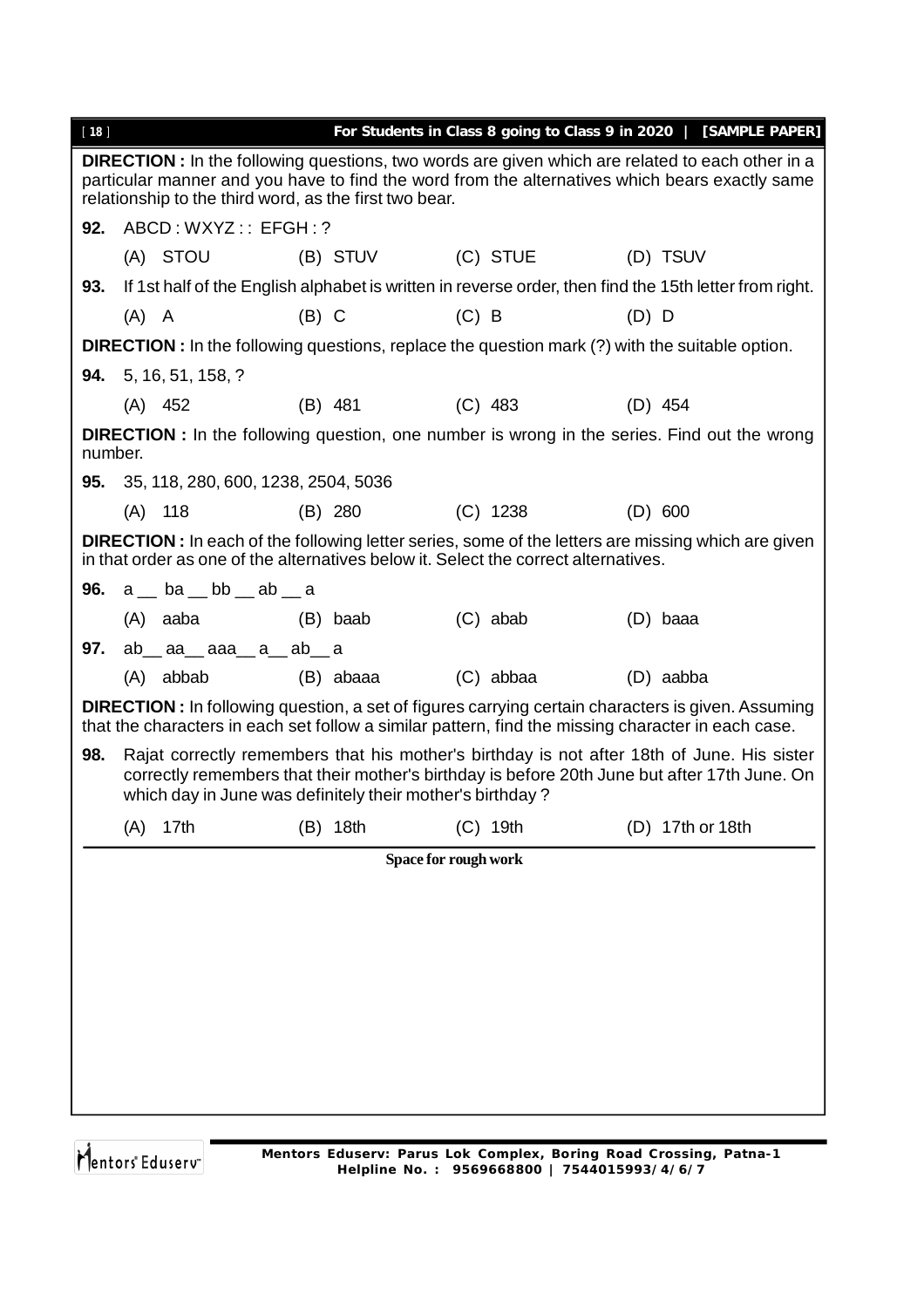